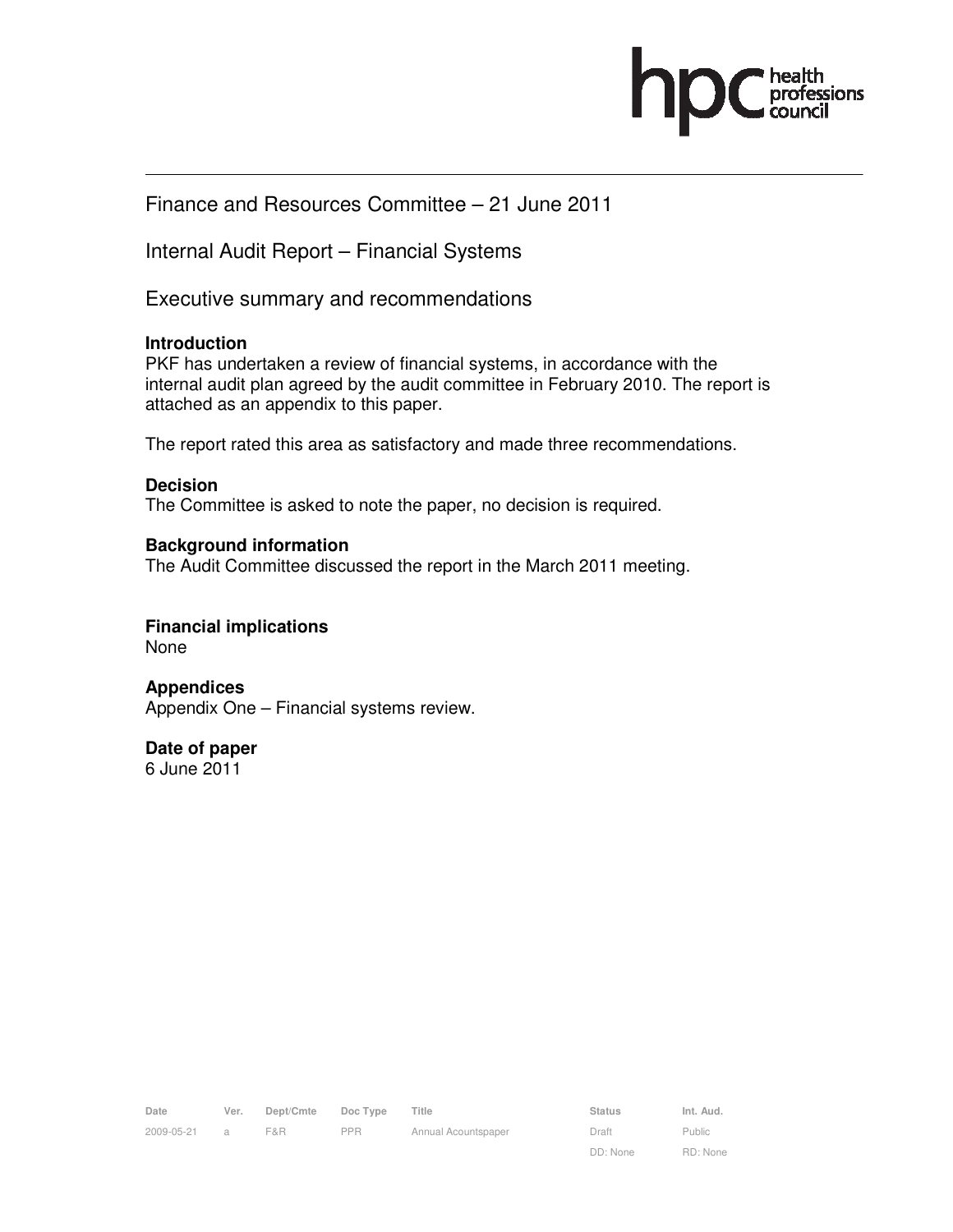

# **Health Professions Council**

# **Financial systems review 2010/11**

Final December 2010

**Confidential** 



Accountants & business advisers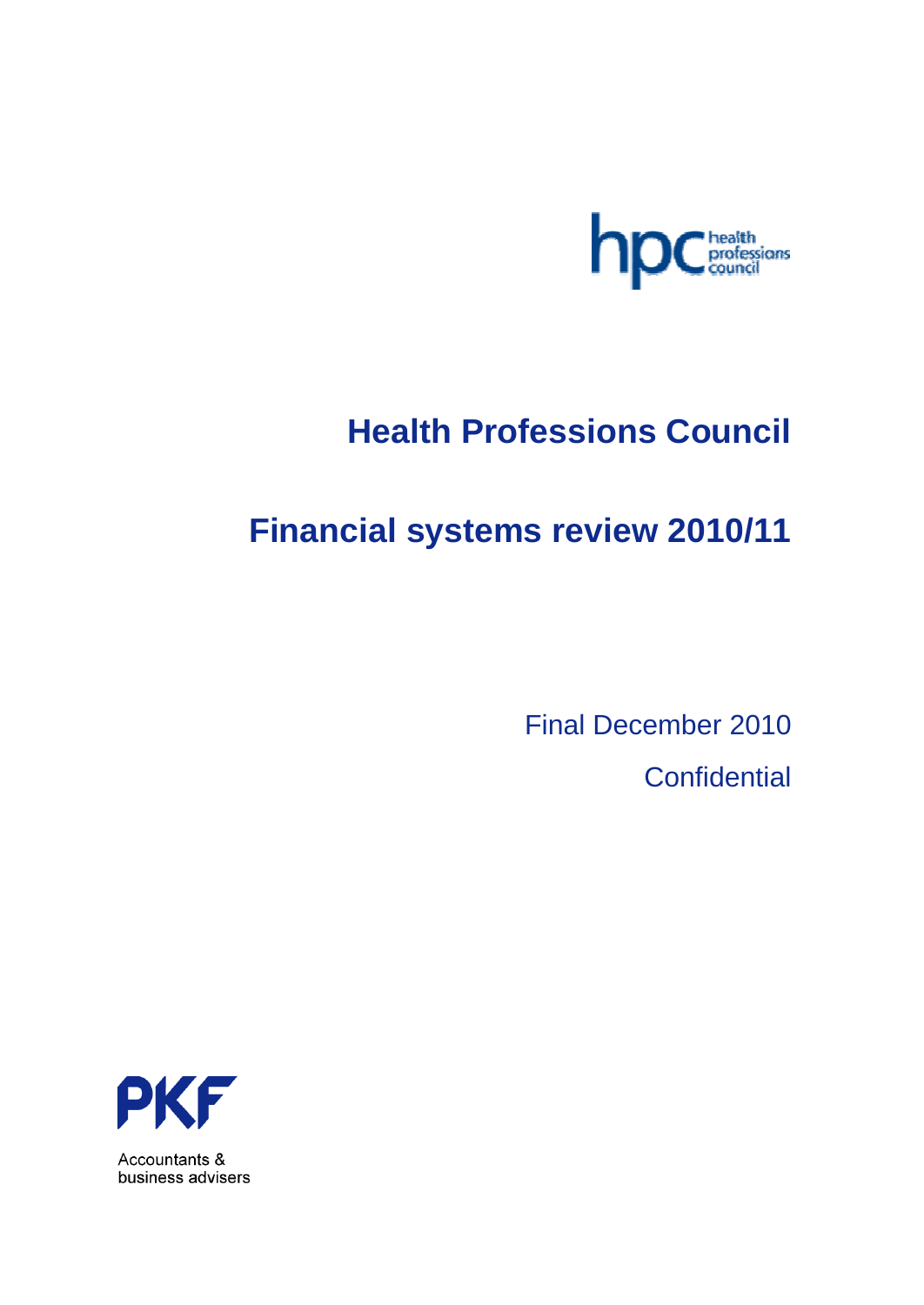# **Contents**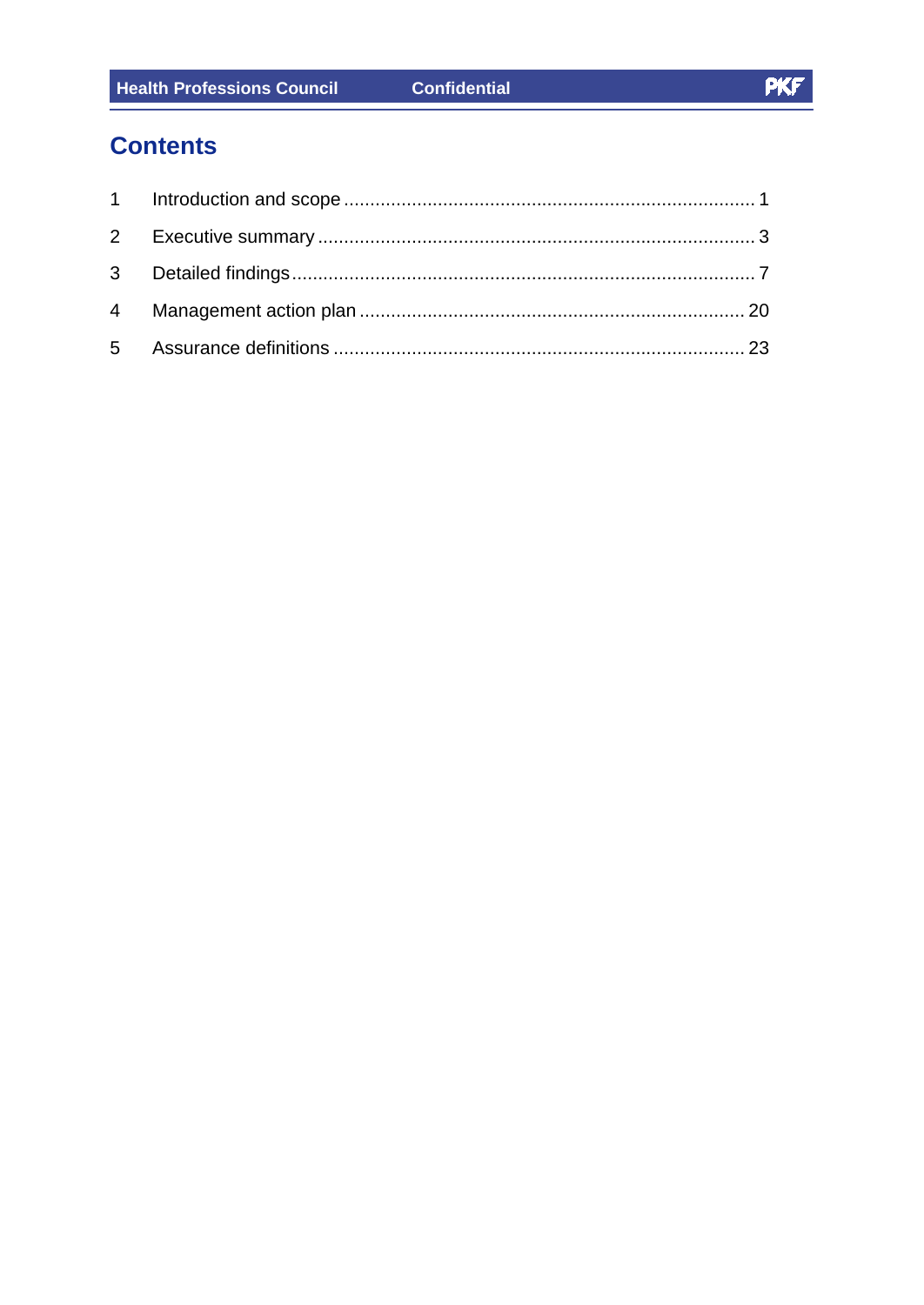# **1 Introduction and scope**

- 1.1 In accordance with the 2010/11 internal programme for the Health Professions Council In accordance with the 2010/11 internal programme for the Health Professions Council<br>("HPC") that was agreed with the Audit Committee in February 2010, we have undertaken a ("HPC") that was agreed with the Audit Committee in February 2010, we have undertaken a review of the controls in operation over the organisation's financial systems.
- 1.2 The key financial risks identified by the HPC for 2010/11 were as follows:

| <b>Financial management</b>                                                | <b>Financial processing</b>                         |  |  |
|----------------------------------------------------------------------------|-----------------------------------------------------|--|--|
| Mismatch<br>Council<br>goals<br>between<br>&<br>approved financial budgets | Registrant credit card record fraud/ theft          |  |  |
| Insufficient cash to meet commitments                                      | Receipt of fee income as per collection<br>schedule |  |  |
| Major project cost over-runs                                               | Unauthorised payments to organisations              |  |  |
| Unexpected rise in operating expenses                                      | Unauthorised payments to personnel                  |  |  |
| Loss in value of investment portfolio                                      | Mis-signing of cheques (forgery)                    |  |  |
| Inability to pay creditors                                                 | Unauthorised removal of assets                      |  |  |
| Inability to collect from debtors                                          | Payroll process delay or failure                    |  |  |
| Money Market provider insolvency<br><b>or</b><br>fraud                     |                                                     |  |  |
| Financial distress of suppliers causes loss<br>of service                  |                                                     |  |  |

- 1.3 Our review therefore focused on the internal control arrangements for managing the above risks.
- 1.4 The following financial risks identified by the HPC are managed through the external audit and other processes. In order to avoid duplication of audit effort, we have not included these as part of this review.
	- PAYE/NI compliance;
	- Corporate tax compliance;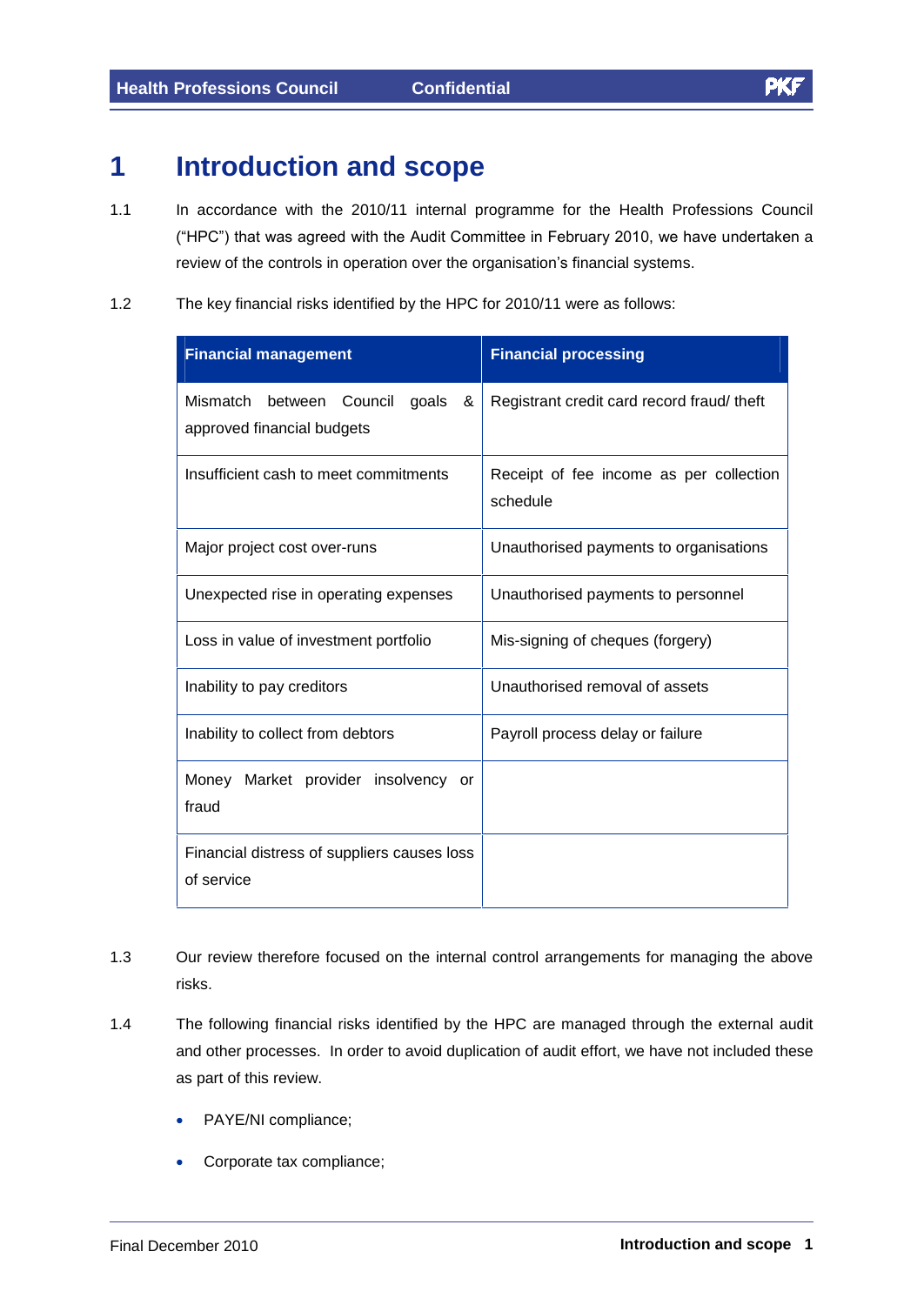- Non compliance with FReM reporting;
- Qualified opinion received by the Auditors on the Statutory Financial Statements; and  $\bullet$
- Late submission of the Annual Report, beyond sector standards.
- 1.5 The risk of fraudulent applications by registrants has previously been addressed by our review of the Registration Department, the findings of which were reported in March 2008. There has been no indication that controls have weakened in that area since the time of our last review and we have therefore focused our audit activity towards other areas where there is a greater need for assurance.
- 1.6 We also followed up the recommendation thatwe raised as part of our 2009/10 review to confirm that this had been implemented by management.
- 1.7 The work was carried out primarily by holding discussions with relevant staff and management, reviewing any available documentation and undertaking detailed testing on a sample basis, where required. The audit fieldwork was completed in November 2010.
- 1.8 This report has been prepared as part of the internal audit of the Health Professions Council under the terms of our engagement letter for internal audit services. It has been prepared for the Health Professions Council and we neither accept nor assume any responsibility or duty of care to any third party in relation to it.
- 1.9 The conclusions and recommendations are based on the results of audit work carried out and are reported in good faith. However, our methodology is dependent upon explanations by managers and sample testing and management should satisfy itself of the validity of any recommendations before acting upon them.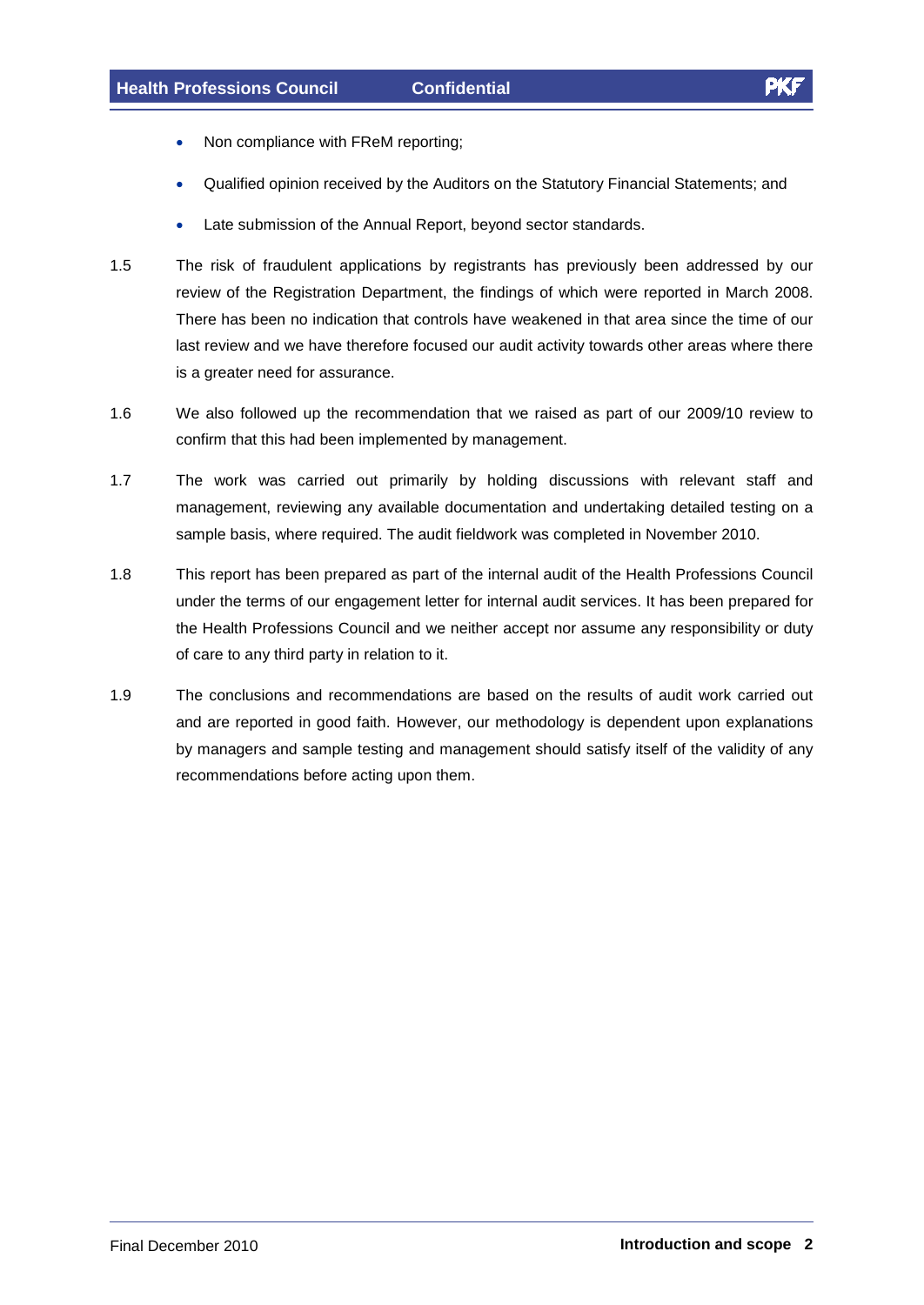# **2 Executive summary**

2.1 This report summarises the work undertaken by PKF within the agreed scope of our review of the financial systems in operation at the HPC.

## **Background**

- 2.2 The HPC's budget for 2010/11 anticipated that the organisation would receive around £16.8 The HPC's budget for 2010/11 anticipated that the organisation would receive around £16.8<br>million this year from applicants and registrants' fees (£15.6 million - 2009/10). This is the organisation's primary source of income. The HPC's original budget aimed to generate a<br>organisation's primary source of income. The HPC's original budget aimed to generate a organisation's primary source of income. The HPC's original budget aimed to generate a small surplus of around £20,000 for the year.
- 2.3 All financial processing is undertaken in-house by the Finance Department. The team has remained largely as it was at the last time we reviewed this area. The financial system was upgraded to Sage 200 from 1<sup>st</sup> April 2008. Payroll is processed on a separate standalone Sage payroll system and registrants' income is recorded on the Netregulate system.

#### **Our assessment**

- 2.4 Based on our review work, we have concluded that the HPC's financial systems were **satisfactory** and were operating effectively at the time of our audit visit**.** However, we noted three areas where there remains scope for improvement to enhance the control framework and to meet best practice going forward.
- 2.5 The principal findings of our work are set out in the paragraphs below.

# **Principal findings**

- 2.6 Our testing indicated that the HPC's budget setting and financial reporting arrangements were operating effectively. Detailed steps are taken to refine the annual budget each year and to evaluate the underlying assumptions behind the HPC's forecasts within the context of<br>and to evaluate the underlying assumptions behind the HPC's forecasts within the context of and to evaluate the underlying assumptions behind the HPC's forecasts within the context of the organisation's Five Year Plan.
- 2.7 We noted that an updated Five Year Plan has notbeen produced during November 2010 as usual. We understand that the principal reason for this is that forecasting is difficult to undertake at this stage in the light of the uncertain consequences (which could have a financial impact) of the transfer of the regulatory functions of the General Social Care Council ("GSCC") to the HPC and the White Paper due to be published in February 2011. However, we understand that management have reviewed the previous Five Year Plan and are satisfied that it remains a sufficiently useful tool to inform budget planning for 2011/12. Estimates relating to the impact of the GSCC transfer will be included in next yearís budget and financial planning going forward, where appropriate.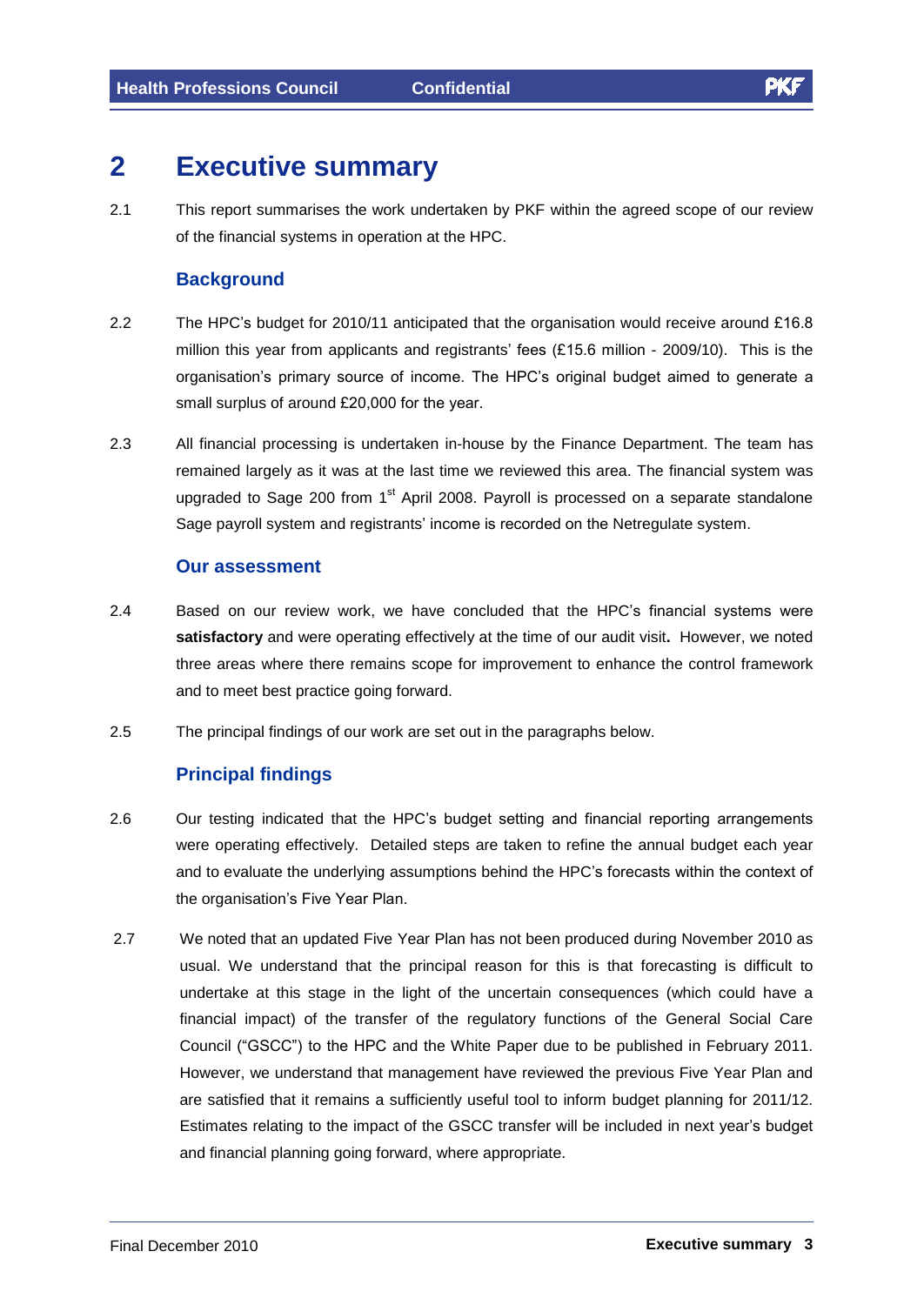- 2.8 Detailed management accounts and a commentary on the key variances were prepared every month and a revised forecast had been produced as at 30<sup>th</sup> September and considered by the Finance & Resources Committee in November 2010.
- 2.9 At the time of our audit, the HPC was forecasting that it would achieve a surplus of just under £507,000 compared with the original budgeted surplus of around £20,000. We understand that this is mainly due to cost reductions. The principal reasons for reduced costs noted in the Finance Department Report included planned and managed delays in recruiting to some positions, especially in the Fitness to Practise, Policy, Operations, Registrations, Finance and Communications departments and savings on panel costs. A further forecast is scheduled to be prepared at the nine month period to 31<sup>st</sup> December, which will be reported to the March 2011 meeting of the Finance & Resources Committee.
- 2.10 The HPCís reserves policy is to retain an amount equivalent to <sup>a</sup> minimum of three average months of operating expenditure (around £3.9 million) in the form of liquid investments and working capital (before deducting deferred income).
- 2.11 We noted that the reserves policy was reviewed in detail at the 16<sup>th</sup> March 2009 meeting of the Finance & Resources Committee, when it was agreed to continue with the policy as it stood for a further two years following a consideration of the likely impact on reserves of the current Five Year Plan.
- 2.12 The level of these reserves is monitored closely and reported in the Finance Department Report presented to the Finance & Resources Committee. As at 30<sup>th</sup> September 2010 we<br>noted that the sum of working capital and investments amounted to around £7.2 million before deducting deferred income. In our view, this approach should enable the HPC to manage any immediate financial pressures (such as tribunal exceptional costs) in the short term.
- 2.13 The HPC's Council and the Finance & Resources Committee were also provided with the reports necessary to enable them to undertake their functions. Additional papers are regularly prepared on key emerging issues.
- 2.14 In accordance with best practice, the HPC has taken steps to review its investment approach and to monitor the performance of its fund managers. A detailed paper setting out various options for consideration was presented to the November 2010 meeting of the Finance & Resources Committee. We understand that a recommendation from the Finance & Resources Committee that the HPC should no longer investment in equities and bonds and hold the balance of investment funds as cash will be presented to Council in February 2011.
- 2.15 Our testing indicated that tight control is maintained over cash, credit card receipts and expense claims. We also noted that payroll processing controls were operating effectively to ensure that the payroll was complete accurate and processed on a timely basis.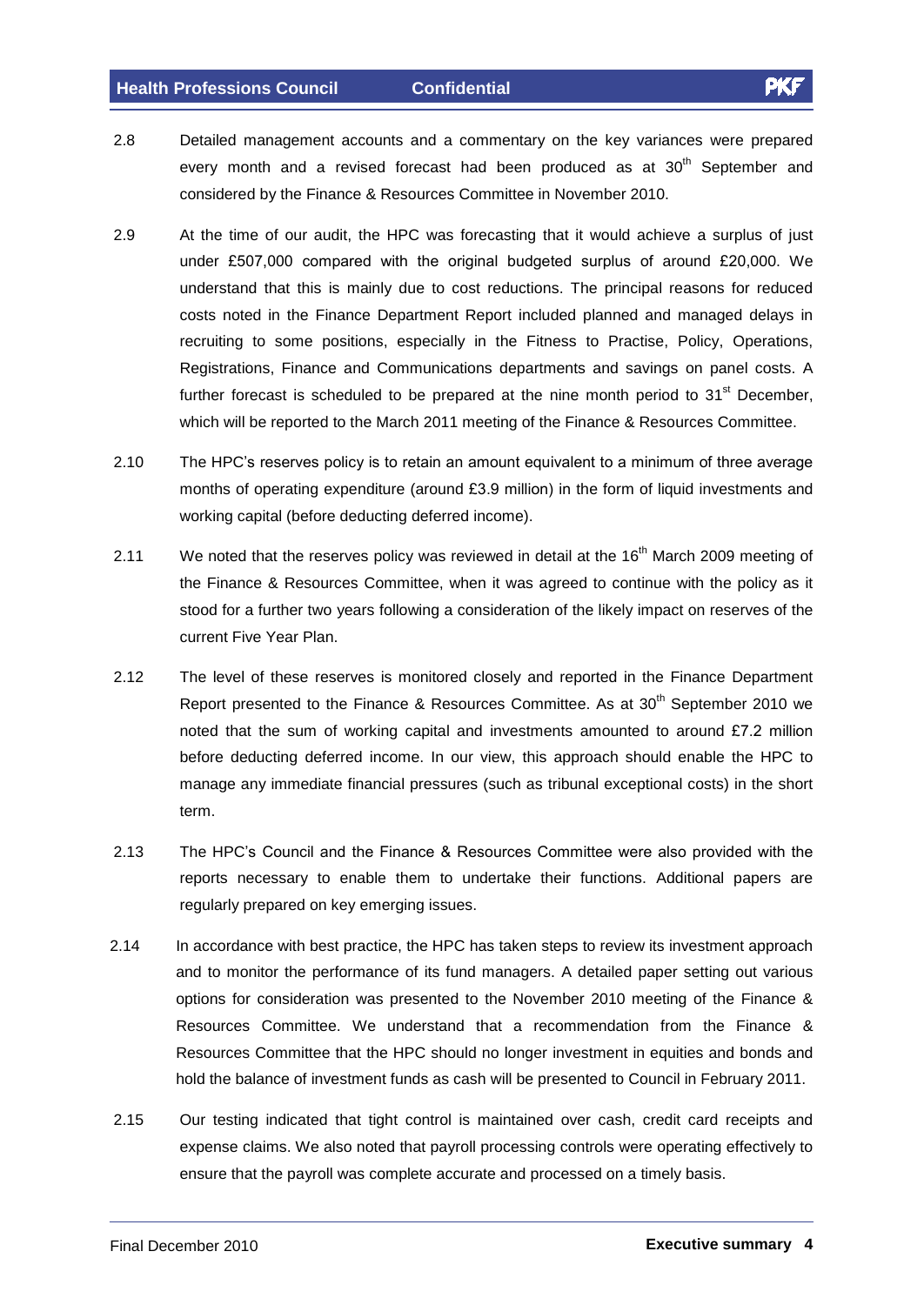- 2.16 Procedures were operating as expected over purchase ledger processing. However, the continuing use of the manual procedures alongside the automated purchase ordering processes indicates that the anticipated benefits of the PRS system are not at present being delivered in full. We raised a recommendation in relation to this matter in our previous report in November 2009.
- 2.17 We understand that some key decisions regarding the HPC's financial systems have been taken during 2010/11, which have meant that the complete automation of purchase ordering using the PRS system has not been possible. Following a review of options undertaken by the Finance Department it has been decided to align the necessary upgrade to the PRS system with a planned upgrade to the Sage financial system and the Fitness to Practise IT system. We understand that the aim of this is to ensure that the correct versions are installed to maximise the compatibility between the systems. This is scheduled to take place by September 2011.
- 2.18 Whilst we concur with this approach, we believe that it remains important that the HPC ultimately adopts a uniform process for purchase ordering and all purchase orders are ultimately to be raised on the PRS system. We have therefore re-raised our recommendation from 2009/10.
- 2.19 The figures recorded in the main accounting system should be reconciled to Netregulate each month with differences investigated as they arise. During 2010/11, our testing indicated that the Netregulate reconciliation had not been undertaken each month. The first reconciliation for 2010/11 was undertaken in June 2010 and the subsequent reconciliations to September 2010 had been performed at the time of our audit visit.
- 2.20 We understand that differences arise (which typically amount to around £50,000 each month) that relate to timing differences between receipts being recorded on Netregulate and counter that the bank account. However, we are advised that the current difference of £58,399<br>clearing the bank account. However, we are advised that the current difference of £58,399 relates to transactions more than six months old. We have therefore raised a recommendation in relation to this matter.
- 2.21 Our sample testing indicated that the other key month end reconciliations and checks were all being performed on a timely basis.
- 2.22 However, in order to demonstrate clearly when the review of the reconciliation has taken place, thereby evidencing that the control is in operation throughout the financial year, we believe that the reviewer should date as well as sign off the bank reconciliation in accordance with best practice. We have therefore raised a further recommendation in relation to this matter. relation to this matter.<br>2.23 A trial balance is produced routinely at month end and the HPC's income and expenditure
- A trial balance is produced routinely at month end and the HPC's income and  $\epsilon$ <br>and balance sheet items are clearly set out in the organisation's coding structure.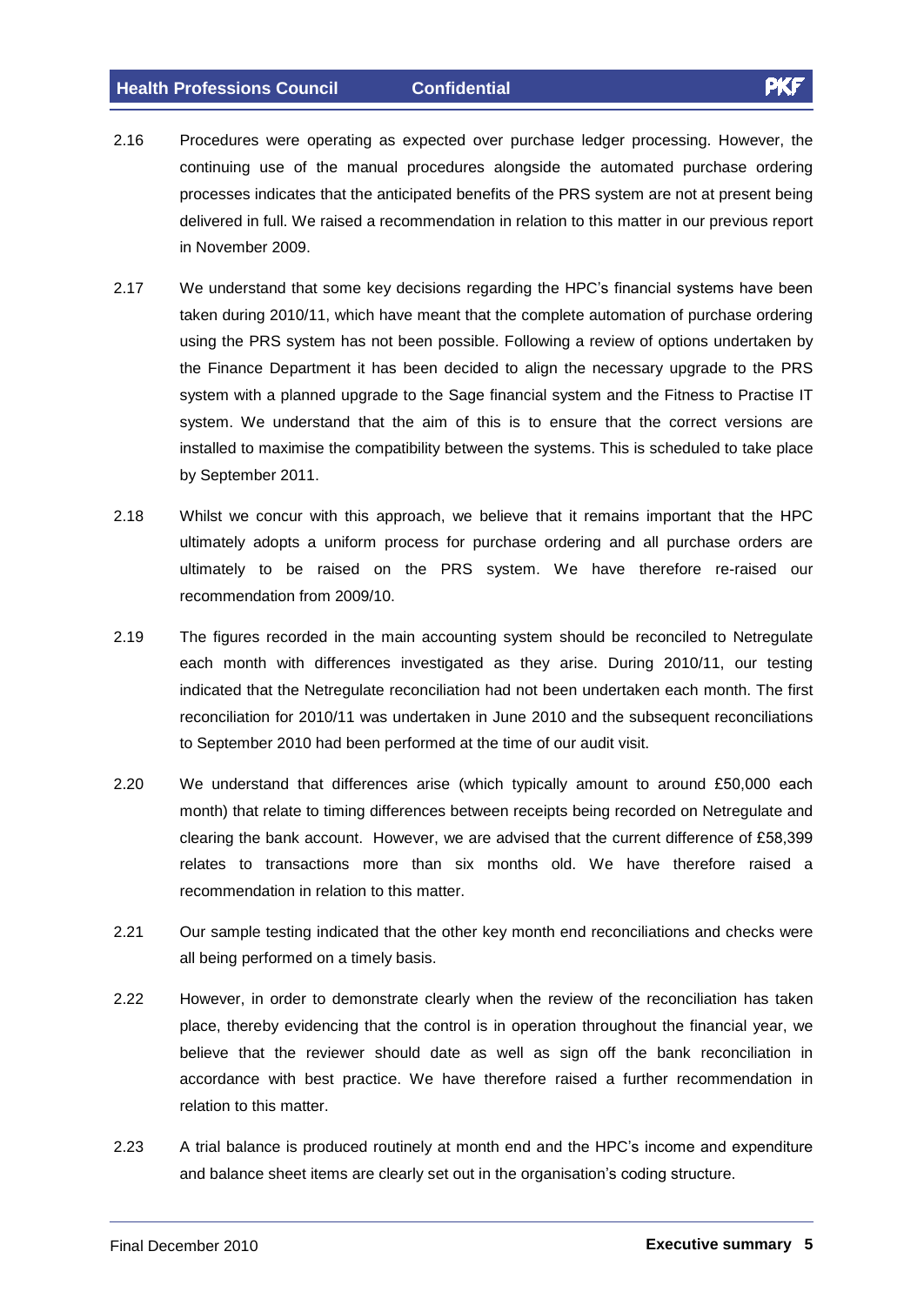- 2.24 From our review of the trial balance, we noted that there was an imbalance of 6 pence. We noted <sup>a</sup> same type of difference of £1 in 2008, which was investigated by management at that time and no significant system problems or processing errors were identified as a result. We understand however that the difference has now been corrected and we have not therefore raised a recommendation.
- 2.25 A suspense account is maintained as code 9999. This code is used to process any transactions that have been identified as requiring amendment or further investigation before the correct entry can be recorded.
- 2.26 We noted that all of these items had been corrected by management on a timely basis and the balance on the suspense account as at  $30<sup>th</sup>$  September was £Nil. rrected by management on<br><sup>th</sup> September was £Nil.

**PKF (UK) LLP December 2010**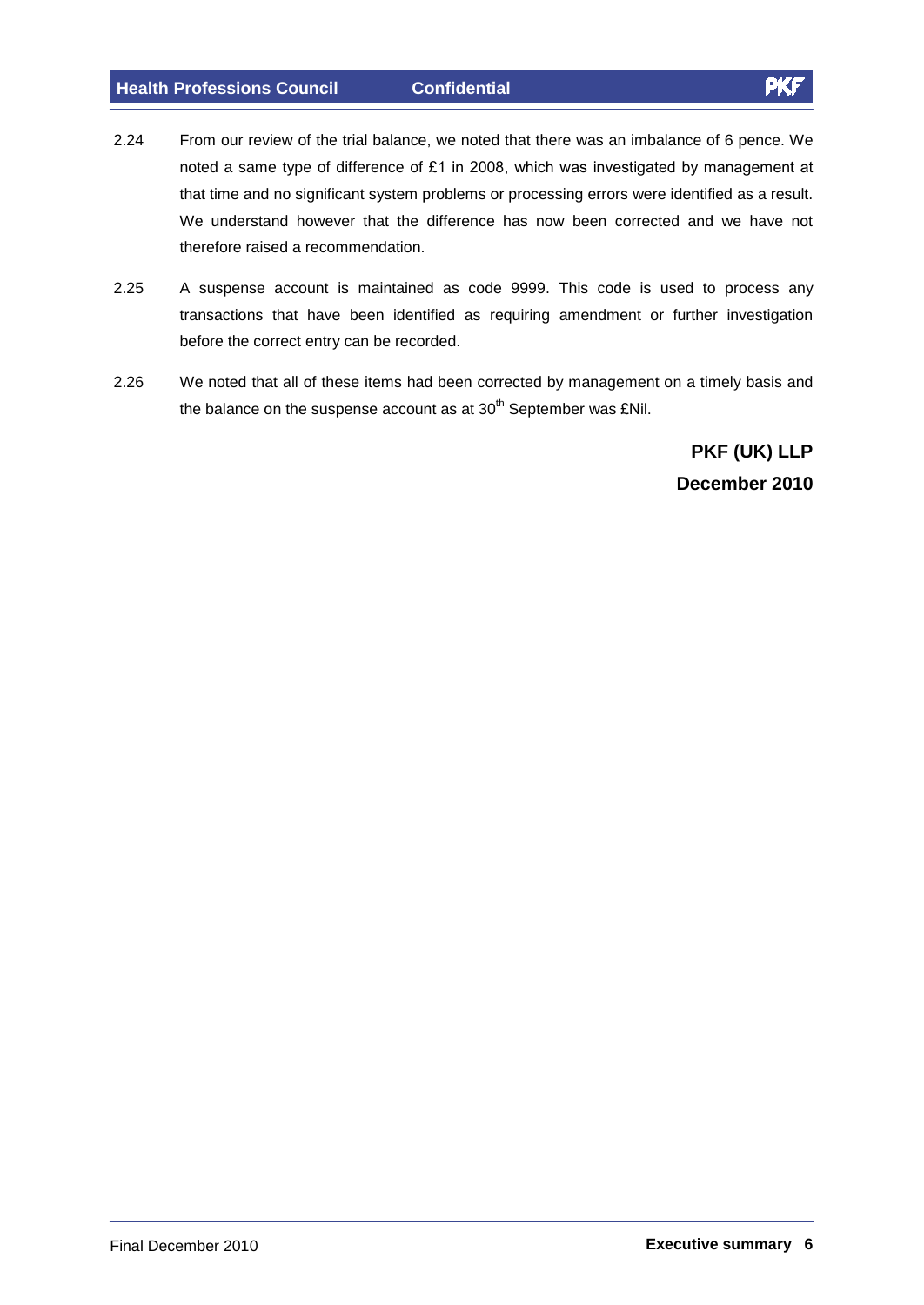# **3 Detailed findings**

# **Background**

- **Background**<br>3.1 The HPC's budget for 2010/11 anticipated that the organisation would receive around £16.8 The HPC's budget for 2010/11 anticipated that the organisation would receive around £16.8<br>million this year from applicants and registrants' fees (£15.6 million - 2009/10). This is the organisation's primary source of income. The HPC's original budget aimed to generate a<br>organisation's primary source of income. The HPC's original budget aimed to generate a small surplus of around E20,000 for the year.<br>Small surplus of around £20,000 for the year. small surplus of around £20,000 for the year.<br>3.2 The main components of the organisation's budgeted expenditure for 2010/11 related to the
- following departments: -
	- Communications (£1.1 million);
	- Fitness to practice (£7.1 million);
	- Registrations (£1.6 million);
	- IT department (£1 million); and
	- Facilities management (£0.8 million).
- 3.3 Payroll costs including temporary staff were budgeted to be around £5.7 million.
- 3.3 Payroll costs including temporary staff were budgeted to be around £5.7 million.<br>3.4 The HPC had net assets amounting to just over £0.9 million as at 31<sup>st</sup> March 2010. Fixed<br>assets amounted to around £3.5 million, ov assets amounted to around £3.5 million, over £2.3 million of which relates to the organisation's premises in Kennington. A capital budget of around £1.2 million was set for 2010/11, which is primarily to be used to undertake various ICT projects, notably the FTP case management system implementation. Financial investments, including deposits and case management system implementation. Financial investments, including deposits and equities were valued at just over £1.9 million as at  $31^{st}$  March 2010. The HPC had cash holdings of just over £5.6 million as at  $31^{st$ holdings of just over £5.6 million as at 31 $^{\rm st}$  March 2010.

# **Financial management**

#### **Budget setting**

- 3.5 Key unknowns for the HPC annual planning process and the drawing up of the Five Year Plan are the number of new professions and the timing of register transfer. The Registrant Forecasting Model is therefore a key planning tool that is updated annually to reflect the Herce in the term is the processive and the lining of register numbers for registion.<br>HPC's expectations of likely registrant numbers and timing of register transfers for the following year.
- 3.6 The Five Year Plan quantifies HPCís Strategic Intent in financial terms. It informs longer term planning, including fee setting. It is an Excel spreadsheet model containing two years actual results, five years forecasts and the current year budget.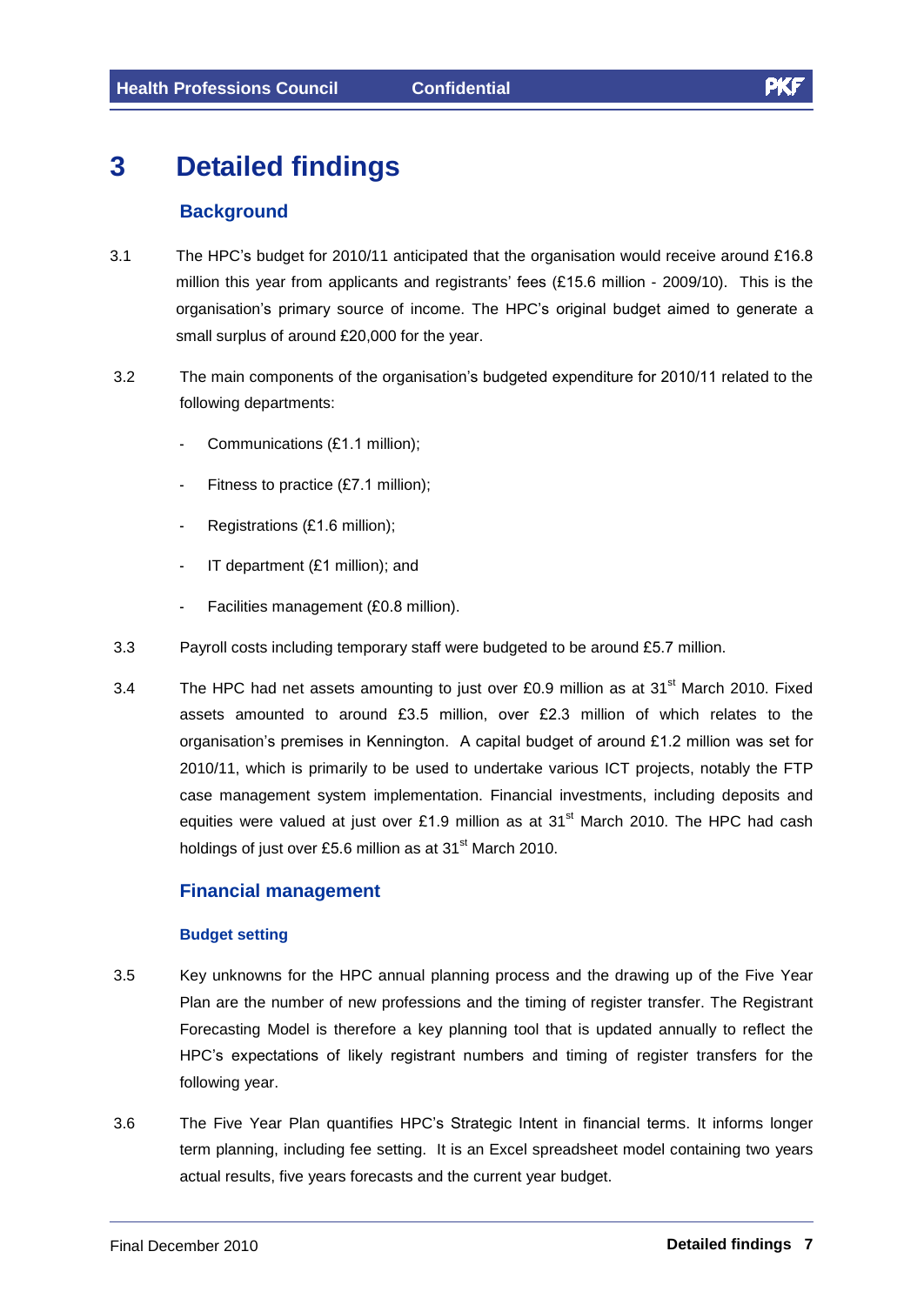- 3.7 The model also includes the main non-financial trends (e.g. registrant forecasts) together The model also includes the main non-financial trends (e.g. registrant forecasts<br>with inflation estimates and any changes to the HPC's operating environment.
- 3.8 The Five Year Plan is normally updated between August and October following detailed discussions with budget holders to reflect updates to the assumptions previously made.
- 3.9 A draft version of the revised plan is then considered by the Executive Management Team A draft version of the revised plan is then considered by the Executive Manageme<br>("EMT") and reviewed against the HPC's strategy and objectives going forward.
- 3.10 Once EMT has approved the Five Year Plan, a final version is sent to the Chief Executive and Registrar, Finance and Resources Committee & Council for approval. We noted that the most recent version of the Five Year Plan was approved by the Finance & Resources Committee in November 2009.
- 3.11 The preparation of the annual budget is co-ordinated by the Finance Department in accordance with a timetable designed to enable the Council to approve the final budget at its March meeting.
- 3.12 The Financial Controller prepares the income budget. This is based upon the updated Registrant Forecasting Model and any other known sources of income.
- 3.13 The Financial Controller prepares a budget preparation pack for budget holders including prior year actual results, latest estimated spend for the current year, budget lines and instructions.
- 3.14 Budget holders are required to complete a standard template setting out their expected expenditure budgets for the coming year. These are then discussed with them in detail by the Chief Executive and Registrar, the Director of Finance and the Financial Controller.
- 3.15 The draft budget submissions are then updated to reflect these discussions and further review meetings are held where necessary to arrive at a final submission.
- 3.16 The expenditure budget preparations include consideration of prior year actual expenditure together with known shifts in projects and programmes scheduled for the financial year.
- 3.17 Once all the budget submissions have been received, the Financial Controller collates the data to produce an overall draft HPC budget for discussion with the Director of Finance and the Chief Executive and Registrar.
- 3.18 EMT holds a one-day session off-site in January to review the draft budget. This session is also attended by the Chair of the HPC and the Chair of the Finance & Resources Committee, together with other relevant managers including the Office Services Manager and Head of Registration.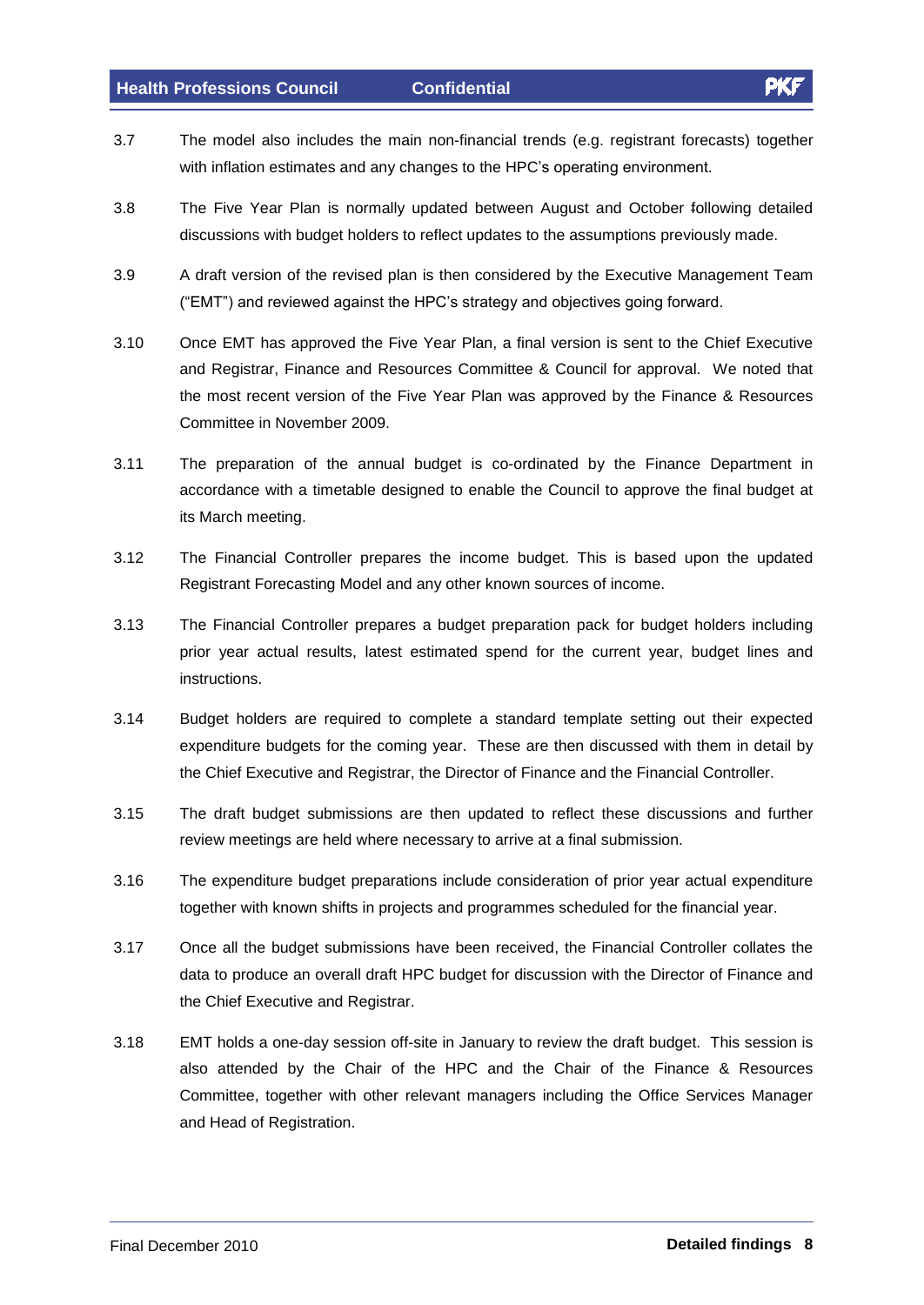- 3.19 The draft budget it is then presented to a first meeting of the Finance & Resources Committee in February for consideration. The budget is then reviewed once again by the Executive before being presented to a second meeting of the Finance & Resources Committee in March before being recommended to Council for approval.
- 3.20 Our review indicated that the annual budget for 2010/11 was prepared in accordance with the HPCís strategic objectives <sup>a</sup>nd presented to <sup>a</sup> meeting of the Finance & Resources Committee on 10<sup>th</sup> February 2010 for consideration. It was then reviewed once again by a second meeting of the Finance & Resources Committee on 17<sup>th</sup> March 2010 and recommended for approval by Council at its meeting on 25<sup>th</sup> March 2010. Budget holders are then required to sign up formally to confirm their ownership of the budget that has been agreed.
- 3.21 In our view the arrangements set out above enable the HPC to effectively manage the risk that there may be a mismatch between Council goals and approved financial budgets.
- 3.22 We noted that an updated Five Year Plan has notbeen produced during November 2010 as usual. We understand that the principal reason for this is that forecasting is difficult to undertake at this stage in the light of the uncertain consequences (which could have a financial impact) of the transfer of the regulatory functions of the General Social Care Council (intervalse of the transfer of the regulatory functions of the General Social Care<br>Council ("GSCC") to the HPC and the White Paper due to be published in February 2011. However, we understand that management have reviewed the previous Five Year Plan and are satisfied that it remains a sufficiently useful tool for informing budget planning purposes for 2011/12. Estimates relating to the impact of the GSCC transfer will be included in next year's budget and financial planning going forward, where appropriate.

#### **Budgetary control and financial reporting**

- 3.23 We noted that management accounts are produced on a monthly basis. The Finance Department aims to issue these within fifteen working days of each month end. These include detailed management accounts for income and operating expenditure, income by profession, expenditure report by department, balance sheet, capital expenditure analysis against budget and a cash flow forecast.
- 3.24 In our view the detailed information provided in the management accounts enables EMT and the Finance Department to monitor and to take the necessary action to address cash flow shortfalls (the cash flow forecast), unexpected rises in operating expenses - especially tribunal exceptional costs- (income and expenditure account) and any potential loss in value of the HPC's investment portfolio (balance sheet). of the HPC's investment portfolio (balance sheet).<br>3.25 The balance sheet also highlights the HPC's working capital position enabling management
- The balance sheet also highlights the HPC's working capital position enabling management<br>to assess the organisation's success in collecting debts when they fall due and its capacity to pay creditors on time.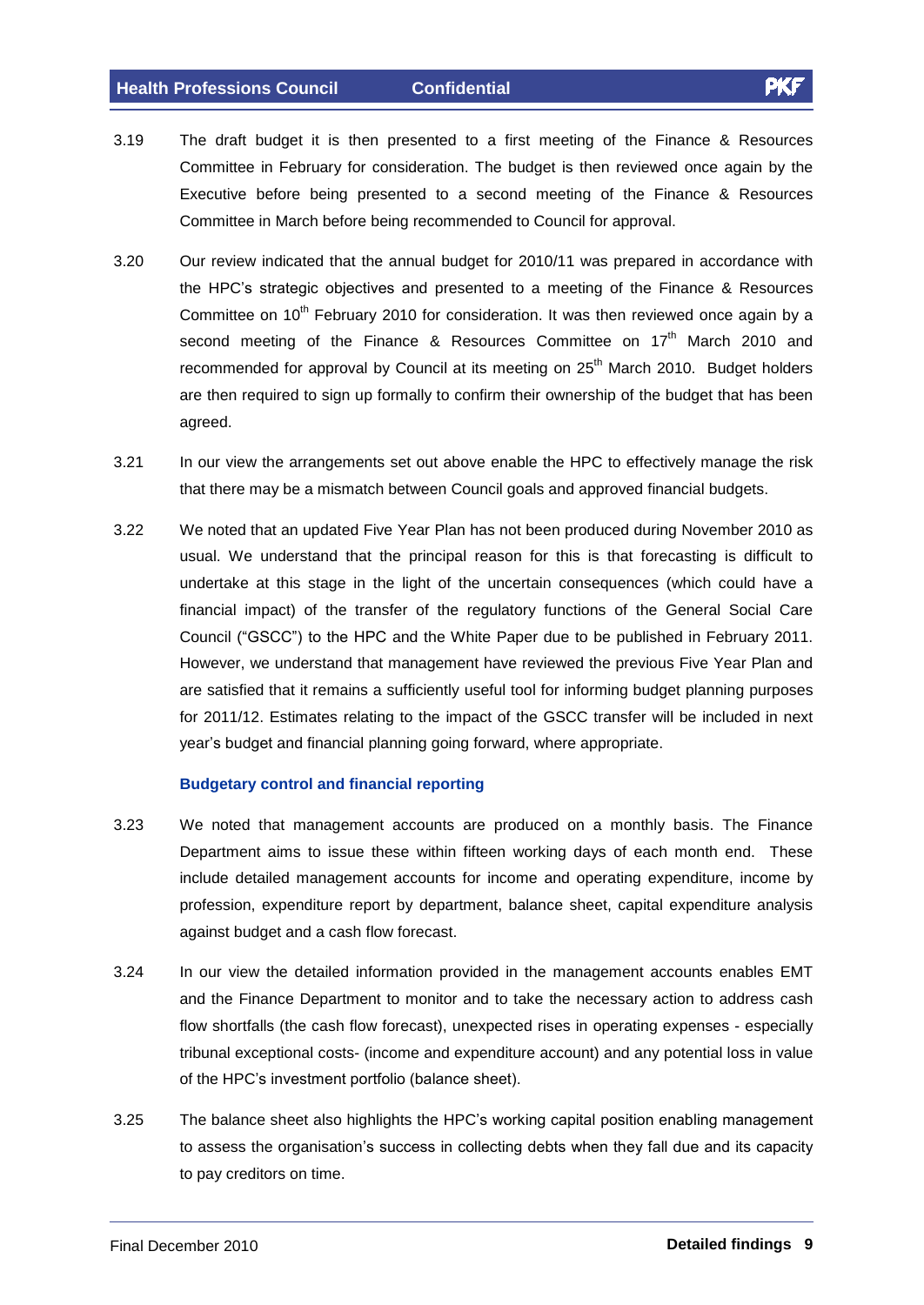- 3.26 The HPCís reserves policy is to retain an amount equivalent to <sup>a</sup> minimum of three average The HPC's reserves policy is to retain an amount equivalent to a minimum of three average<br>months of operating expenditure (around £3.9 million) in the form of liquid investments and working capital (before deducting deferred income). We noted that the reserves policy was reviewed in detail at the 16<sup>th</sup> March 2009 meeting of the Finance & Resources Committee, when it was agreed to continue with the policy as it stood for a further two years following a consideration of the likely impact on reserves of the current Five Year Plan.
- 3.27 The level of these reserves is monitored closely and reported in the Finance Department Report presented to the Finance & Resources Committee. As at 30<sup>th</sup> September 2010 we<br>noted that the sum of working capital and investments amounted to around £7.2 million before deducting deferred income.
- 3.28 In our view, this approach should enable the HPC to manage any immediate financial pressures (such as tribunal exceptional costs) in the short term.
- 3.29 The management accounts are reviewed in detail by EMT each month. The Financial Controller prepares a narrative summary (Notes to the Income and expenditure account) explaining the key variances and drivers of the HPC's financial position.<br>explaining the key variances and drivers of the HPC's financial position.
- 3.30  $\phantom{1}$  A revised financial forecast was prepared as at 30<sup>th</sup> September 2010 and considered by the November meeting of the Finance & Resources Committee. This indicated that the HPC is now forecasting of the Finance & Resources Committee. This indicated that the HPC is<br>now forecasting that it will achieve a surplus of just under £507,000 compared with the now forecasting that it will achieve a surplus of just under £507,000 compared with the original budgeted surplus of around £20,000.
- 3.31 We understand that this is mainly due to cost reductions. The principal reasons for reduced costs noted in the Finance Department Report included planned and managed delays in recruiting to some positions, especially in the Fitness to Practise, Policy, Operations, Registrations, Finance and Communications departments and savings on panel costs.
- 3.32 A further forecast is scheduled to be prepared at the nine month period to 31<sup>st</sup> December, which will be reported to the March 2011 meeting of the Finance & Resources Committee.
- 3.33 The Finance & Resources Committee routinely receives a Finance Department Report. The Council also receives a copy of the summarised financials which is presented as part of the Council also receives a copy of the summarised financials which is presented as part of the<br>Chief Executive's Report to Council. For example, the July financial position was reported to the Council meeting on 17<sup>th</sup> September 2010.

# **Financial processing**

#### **Income systems**

- 3.34 Income from registration fees is charged in accordance with the Fees Order approved by Parliament. The following fees are currently chargeable across all professions:
	- Initial registration fee of £53;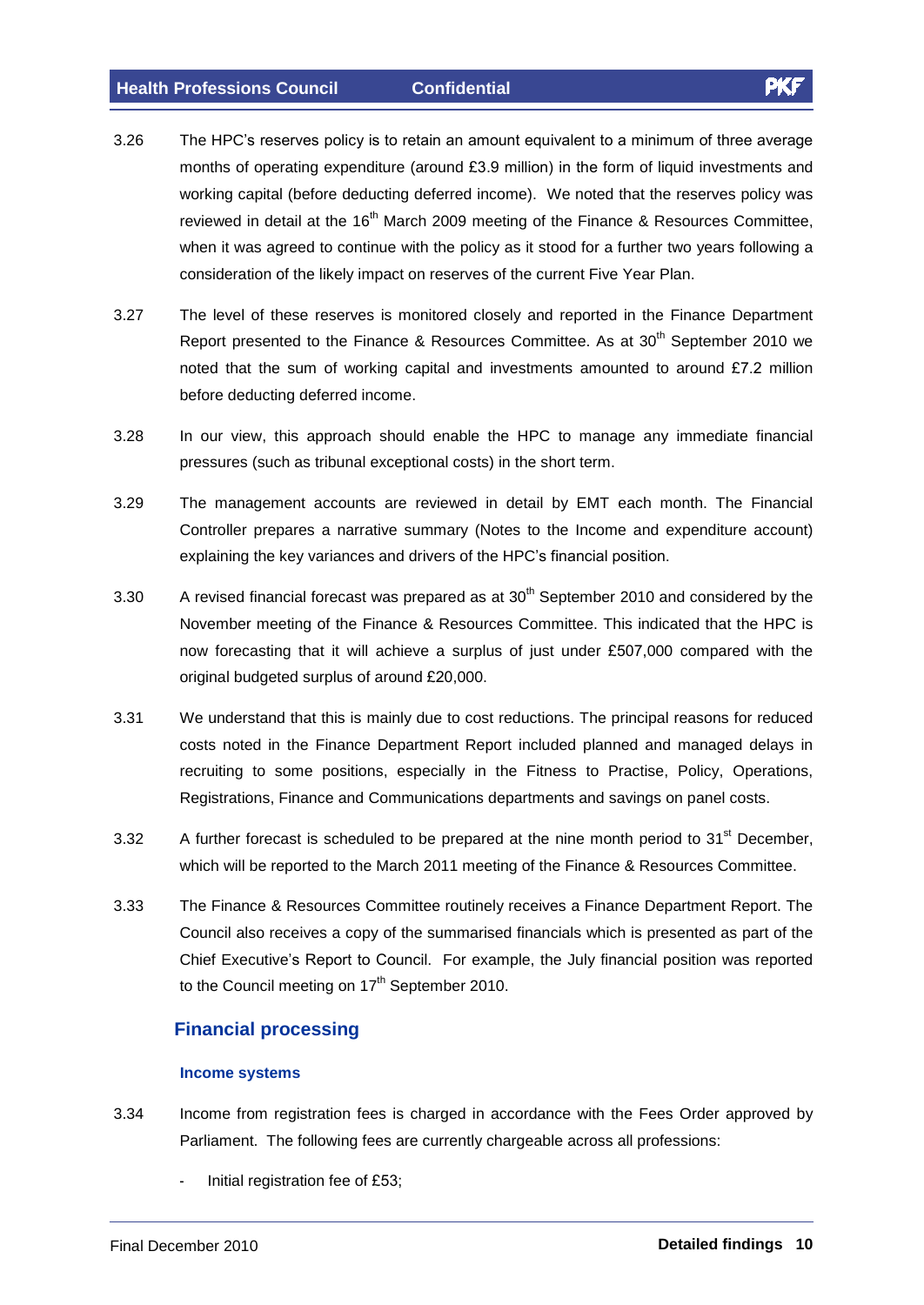-

- Readmission fee (registrant comes back on to the register) of £115; Readmission fee (registrant comes bac<br>Yearly registration renewal of £76;
- 
- Yearly registration renewal of £76;<br>One-off international scrutiny fee of £420; and
- One-off grandparenting scrutiny fee of £420.
- 3.35 Payment methods include direct debit, credit cards and cheques. It is the HPCís policy not to accept cash payments. Our sample testing did not identify any such payments. Scrutiny fees cannot be paid for by direct debit. Just over 80% of registration income is received by direct debit thereby significantly reducing the HPC's exposure to debt collection risks or<br>direct debit thereby significantly reducing the HPC's exposure to debt collection risks or postal strikes. As part of the registration process, potential registrants are encouraged to provide the Registration Department with direct debit instructions.
- 3.36 These details are then scanned and input into the Netregulate system and the physical mandate is sent off to the bank of the registrant. A period of fifteen working days is permitted between sending the mandate to the bank and collecting the fee so that the bank can activate the direct debit instruction.
- 3.37 The Finance Department match and post direct debit receipts to the Registrants<sup>í</sup> accounts on the Netregulate system using payment reports downloaded from BACS. Rejections arise when the Netregulate system using payment reports downloaded from BACS. Rejections arise<br>when the HPC receives notice from the registrant's bank (bank statement) that their direct debit mandate arrangement has been rejected.
- 3.38 In these circumstances, the Transactions Manager contacts the registrant by letter within 10 days of receiving bank notification, and three weeks grace is allowed for them to pay the fee owing or to set up a new direct debit.
- 3.39 If no contact is made by the end of the three weeks, the registrant is advised in writing by the Finance Department that they will be lapsed from the register and will have to go through the readmission process to come back onto the register.
- 3.40 Credit card income is received from the Registration Department. At the end of each day the Department prints off a reconciliation report from their Streamline credit card machines and checks it to a reconciliation listing of all the transactions posted to confirm that all credit card payments have been received and recorded - thereby mitigating the risk of credit card fraud.
- 3.41 Cheques for fee income are received through the post. Mail is received in the post room and distributed to the various departments. The Registration Department inputs the money received from the registration applicant onto the Netregulate system andrecords the income on individual logs titled "General Cheques Received."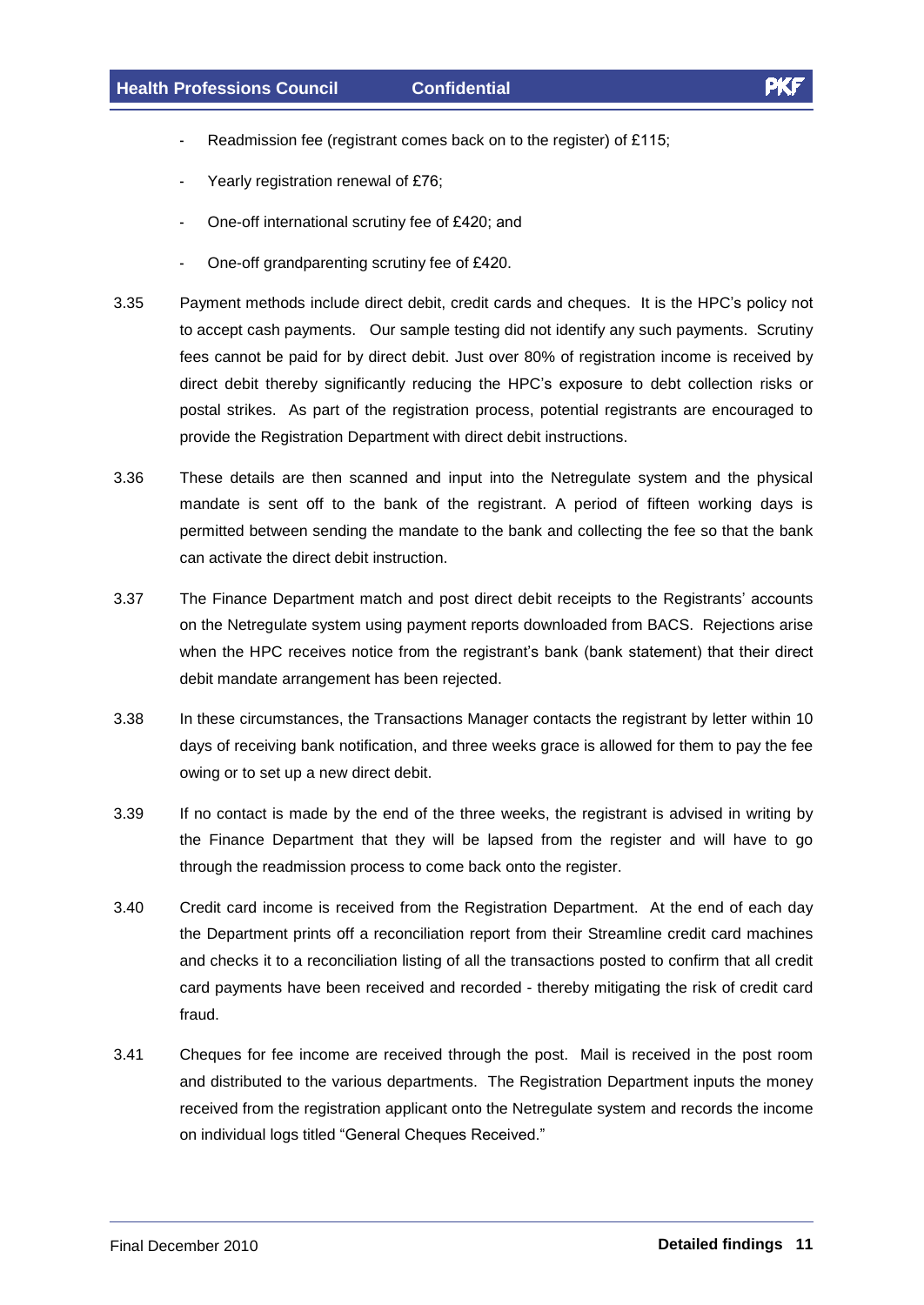- 3.42 On a daily basis the cheques are taken to the Finance Department and kept overnight in a locked safe. There are two keys for the safe (one is kept by the Financial Accountant and other kept by the Office Services Manager).
- 3.43 Each morning the Transactions Officer checks the cheques received to the log and to Netregulate and evidences this check on the log. The paying in slip is completed and monies are banked weekly. Monies are banked daily during busy periods. The Courier company (TNT Express) signs for receipt of the cheques and postal orders and the Finance Department also signs the courier sheet.
- 3.44 Registrants can seek a refund of their registration, by three methods voluntary removal, becoming lapsed from the register with credit on their account and overpayment. Refunds can only be paid by cheque in accordance with the HPC's cheque payment. Refunds<br>can only be paid by cheque in accordance with the HPC's cheque payment procedures. Only Finance Department staff members can action refunds on Netregulate and issue cheques.
- 3.45 The figures recorded in the main accounting system should be reconciled to Netregulate each month with differences investigated as they arise.
- 3.46 During 2010/11, our testing indicated that the Netregulate reconciliation had not been undertaken each month. The first reconciliation for 2010/11 was undertaken in June 2010 and the subsequent reconciliations to September 2010 had been performed at the time of our audit visit.
- 3.47 We understand that differences arise (which typically amount to around £50,000 each month) that relate to timing differences between receipts being recorded on Netregulate and clearing that distribution and the bank account.<br>
month) that relate to timing differences between receipts being recorded on Netregulate and<br>
clearing the bank account. However, we are advised that the current difference relates to transactions that are more than six months old. We have therefore raised the following recommendation.

#### **Recommendation**

**R1. Differences arising from the reconciliation between the Netregulate system and the main accounting system should be analysed and details ofthis should be included in the documentation to support the reconciliation. This should be undertaken during the NAOí<sup>s</sup> interim audit in February 2011and signed off by the Financial Controller when completed.**

#### **Expenditure systems**

3.48 Payroll costs are the most significant area of expenditure incurred by the HPC, representing Payroll costs are the most significant area of expenditure incurred by the HPC, representing<br>around £5.7 million (34%) of total budgeted expenditure for 2010/11. As a result, the number of full time equivalent staff is considered carefully as part of the annual budget setting process.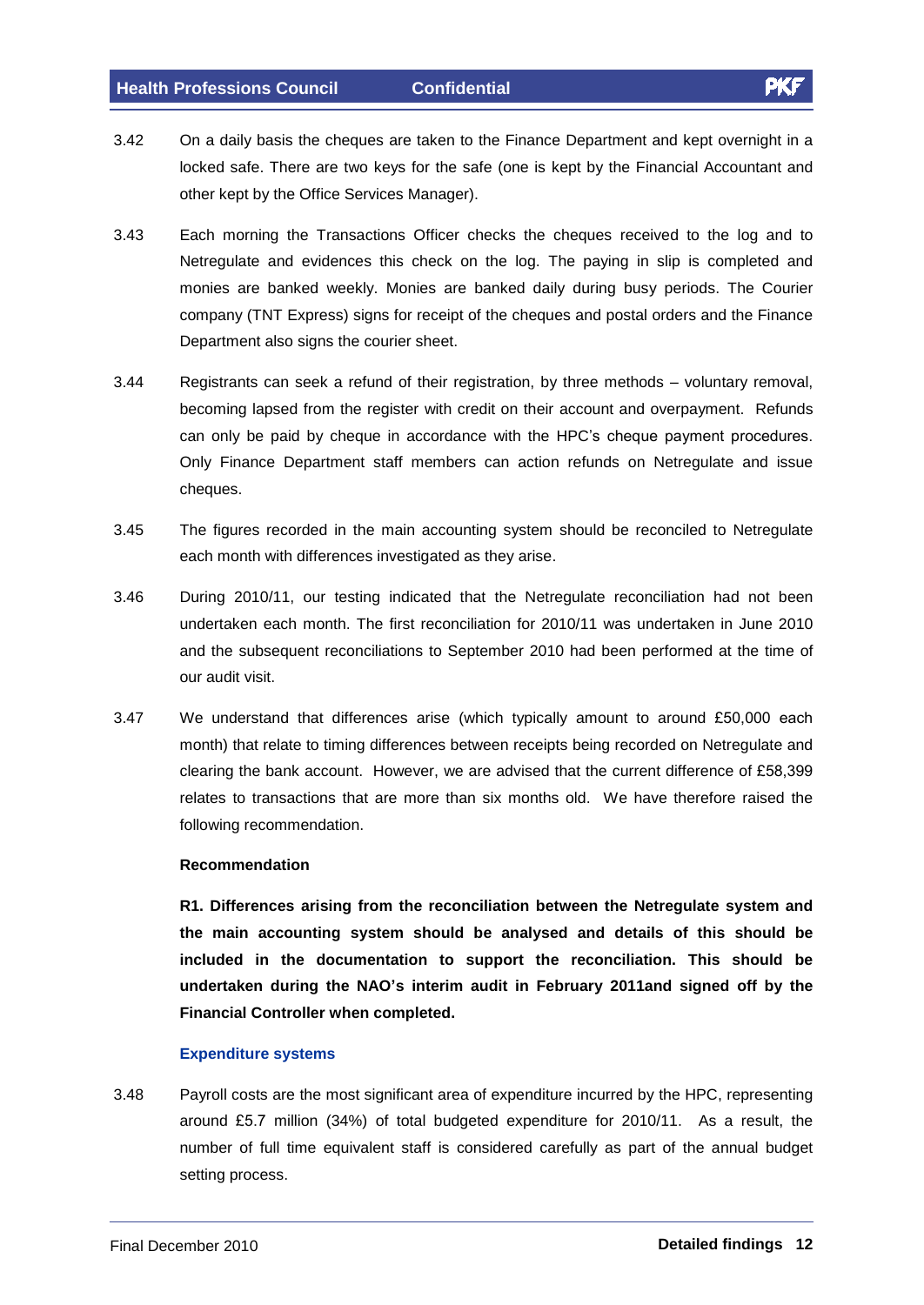- 3.49 The Financial Controller obtains details of all proposed new posts from budget holders. These are sent to the Director of Human Resources in the first instance to obtain a salary These are sent to the Director of Human Resources in the first instance to obtain a salary<br>rating ("IDS"). Posts are then discussed with the Chief Executive and Registrar before being rating ("IDS"). Posts are then discussed with the Chief Executive and Registrar before being<br>incorporated within the HPC's draft annual budget for consideration and approval by the Finance & Resources Committee and the Council.
- 3.50 Payroll is processed on a Sage stand alone system within the Finance Department. System access is password restricted to two members of the Finance Team.
- 3.51 Permanent payroll changes such as starters, leavers and salary changes are initiated upon receipt of the relevant supporting documentation from the HR Department. For example for all new employees a copy of their employment contract, P45 and payroll detail form are recept of the forestand supporting accurrentation from the finite particle.<br>all new employees a copy of their employment contract, P45 and prequired before the individual can be set up on the HPC's payroll.
- 3.52 Temporary amendments to the payroll such as overtime can only be processed upon receipt of an overtime claim form that has been signed by the relevant line manager.
- 3.53 Before processing the payroll, each departmental manager is emailed the staff cost break down for their department requiring them to confirm the amount to be charged against their budget.
- 3.54 The Human Resources Department is also emailed the total number and names of The Human Resources Department is also emailed the total number and names of<br>employees that are about to be paid so that these can be checked for "ghost" employees.
- 3.55 Two pay runs are undertaken each month: one for employees and one for Council and Committee members. An excel spreadsheet (payroll summary form) is used to updated the payroll system for any amendments required. The pay run is then prepared and a pre check folder is also produced including the key payroll reports for the month.
- 3.56 The reports are reviewed and signed by the Director of Human Resources, the Director of Finance and the Chief Executive and Registrar before the payment is authorised. Payments are currently made using the Natwest Autopay facility. The Credit Transfer forms require the signature of two individuals included on the HPC's bank mandate before being faxed to Natwest for processing.
- 3.57 Our sample testing indicated that these controls were operating effectively and should ensure that the risk of unauthorised payments to personnel is mitigated.
- 3.58 We noted that the Autopay report for the employees April 2010 pay run was missing from the file. However, the signed Credit Transfer form hadbeen retained, evidencing that the necessary authorisation checks had been undertaken before the payment was processed.<br>3.59 The remaining £11.1 million of the HPC's annual budgeted expenditure is subject to
- purchase ledger controls and procedures.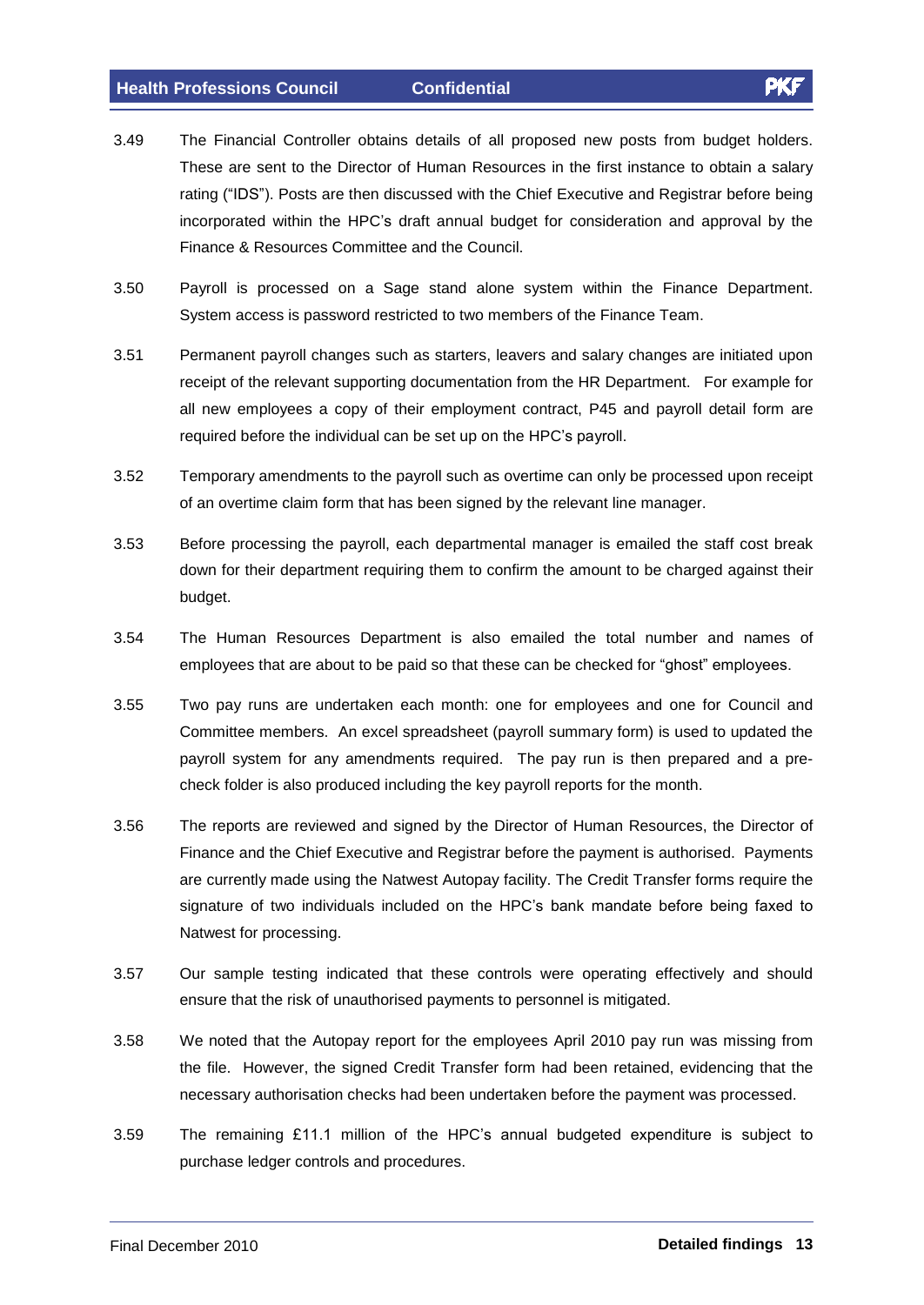- 3.60 There are four main categories of purchase ledger transaction as follows: re are four main categories of purchase ledger transaction as<br>Council/ committee members' allowances and expenses;
	- Council/committee members' allowances and expenses;<br>Partners' expenses:
	-
	- Employees<sup>í</sup> expenses; and
	- Purchases from suppliers.
- 3.61 There are three possible tax categories for Council/ Committee members. Category 1 members are treated as office holders and payments to them are therefore processed through the HPC payroll in accordance with the procedures described in the paragraphs above.
- 3.62 Category 2 members claim expenses through their employer. The employer invoices the HPC and the invoice is processed through the purchase ledger. Category 3 members are registered as self- employed. Members are required to declare their tax status upon appointment and complete the declaration forms. These are held on file in the Finance Department.
- 3.63 Category 2 and 3 members are required to complete a claim form, attaching the supporting Category 2 and 3 members are required to complete a claim form, attaching the supporting<br>receipts for all claims above £5 before submitting the claim to the Finance Department for processing. The Purchase Ledger Officer stamps the forms received. The claim is then sent to the relevant budget holder for authorisation.
- 3.64 Partners include visitors, registration, legal and medical assessors, panel members and chairmen. In almost all cases they are deemed to be self-employed and are required to complete a Partners Expense Claim form, attaching the relevant invoice, which is checked and authorised in the same way as for category 2 and 3 members.
- 3.65 Employees are required to complete an expense claim form, attaching the supporting Employees are required to complete an expense claim form, attaching the supporting<br>receipts for all claims above £5 and obtaining authorisation from their line manager (or the Chief Executive) before submitting the claim to the Finance Department for processing in accordance with the purchase ledger procedures noted above. Claims made by the Chief Executive require the authorisation of the Chair and the Director of Finance.
- 3.66 Our sample testing indicated that the HPCís procedures for processing were operating effectively and should mitigate the risk of expense claim abuse by members, partners and employees.
- 3.67 Additional controls have been introduced to mitigate the risk of financial distress of Additional controls have been introduced to mitigate the risk of financial distress of<br>suppliers. We were advised that the financial status of the HPC's key suppliers is now periodically monitored using Experian reports.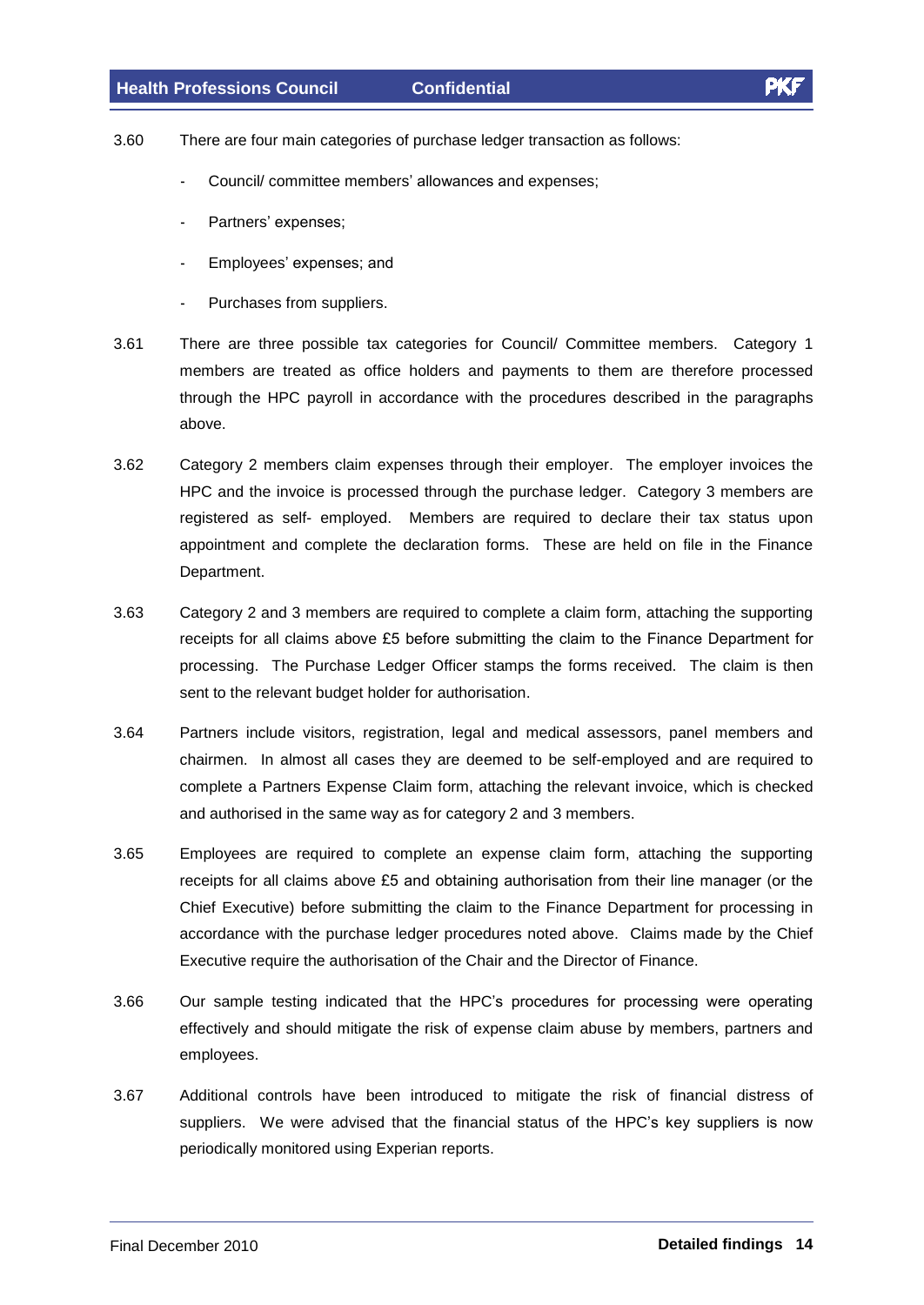- 3.68 We understand thataround 40% of the HPCís purchasing transactions are still conducted We understand that around 40% of the HPC's purchasing transactions are still conducted<br>using the On-line Purchase Requisition System ("PRS") that was implemented in February 2009. Access to the PRS system is password protected. Authorised users are required to raise a purchase request, selecting from a drop down list of approved suppliers, cost codes France is the conservative of the<br>raise a purchase request, select<br>and authorised "approvers".
- 3.69 This generates a purchase request that is automatically transmitted to the approver(s) assigned to the cost code. A purchase order can only be created once the approver has electronically confirmed the request. Different tiers of authorisation have also been built into electronically confirmed the request. Different tiers of authorisation have also been built into<br>the system. For example if a purchase request is made for £7,500 the individuals authorised the system. For example if a purchase request is made for £7,500 the individuals authorised<br>to approve expenditure between £1,001 and £8,000 for that cost code are notified. There is an automated transfer of approved orders from the PRS system to the Sage purchase ledger.
- 3.70 We noted that the HPC's manual ordering procedures also continue to operate as follows, where the PRS system is not used. Each department is required to complete a pre numbered, three part purchase order which must be approved by a budget holder or their delegate named on the purchase order/ invoice signatory list. The department send the white copy of the order to the suppliers directly and retain the blue and pink copies.
- 3.71 Invoices are sent to the Finance Department by the supplier. Upon receipt of the supplier invoices, the Finance Department stamp these and pass them on to the relevant budget holder for approval and coding after posting the invoice details to the unauthorised invoices purchase ledger control account. The budget holder matches the invoice to the purchase order before approval.
- 3.72 Transactions above £8,000 require the additional authorisation of the Chief Executive. The Chair or the Chair of the Finance & Resources Committee is required to countersign Chair or the Chair of the Fina<br>transactions above £25,000.
- 3.73 Once approved, the invoices are received back by the Finance Department, the nominal codes are then checked by the Purchase Ledger Officer and Assistant Accountant (e.g. for capital items) before updating the invoice details on the purchase ledger.
- 3.74 We discussed various changes to these arrangements that were being proposed by management with the Director of Finance before a paper was presented to the Finance & Resources Committee in November 2010.
- 3.75 Following a decision to appoint new bankers (Lloyds TSB), the HPC is implementing an automated payment approval process that will replace the paper-based approval payment authorisation described above. At the time of our review the estimated implementation date for this was September 2011.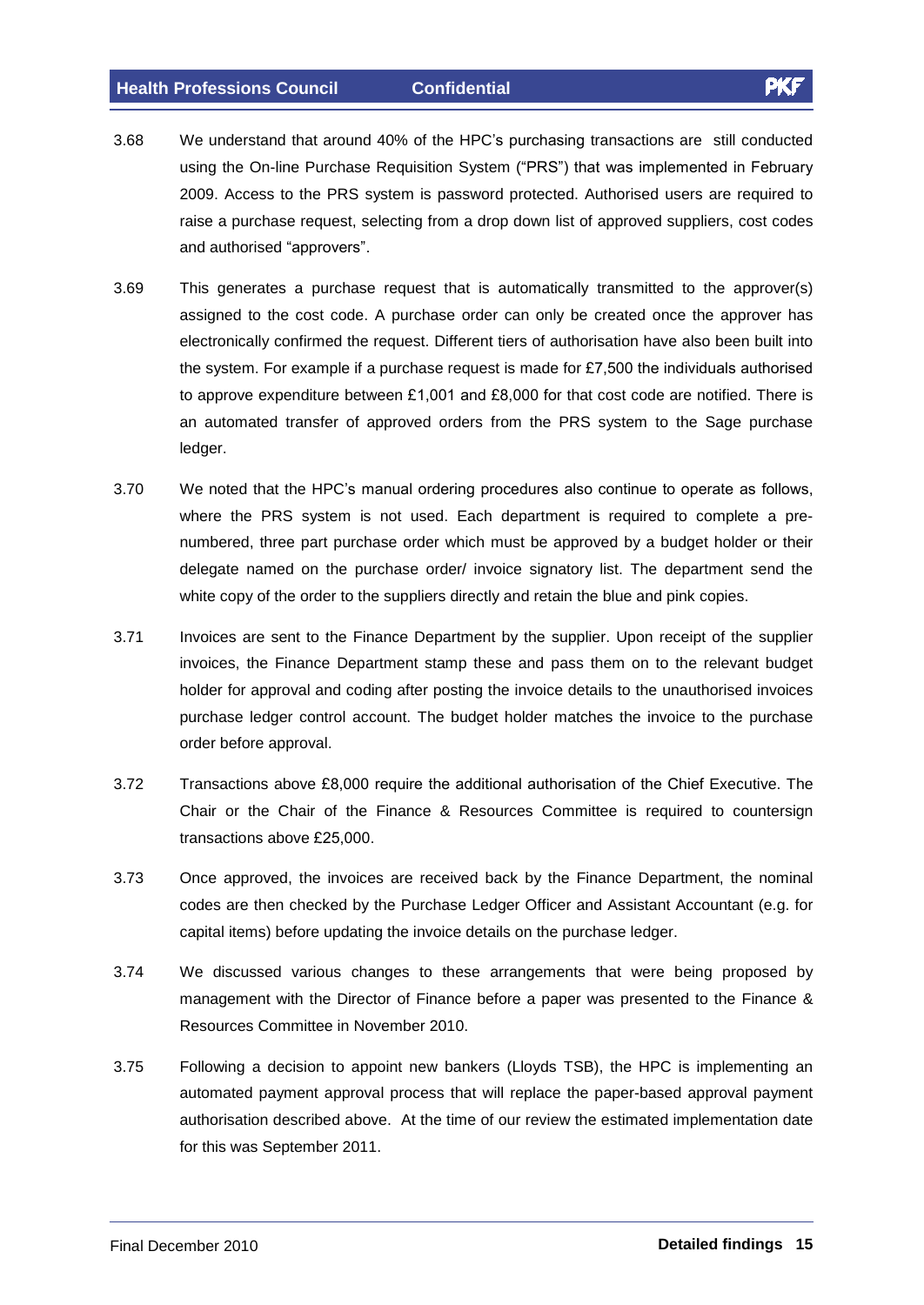- 
- 3.76 The second level approval will remain with Members of Council, although the threshold is to The second level approval will remain with Members of Council, although the threshold is to<br>be raised to £50,000. This remains lower than the threshold in operation at most other statutory regulators of health professionals for the second tier approval by Council members. At the time of our review, these changes had not been introduced. However, when they are implemented we believe that they should not alter the effective segregation of controls over payments at the HPC and should continue to mitigate the risk of unauthorised purchases from suppliers.
- 3.77 Our sample testing indicated that controls over purchases from suppliers were operating as expected. However, the continuing use of the manual procedures alongside the automated purchase ordering processes indicates that the anticipated benefits of the PRS system are not at present being delivered in full. We raised a recommendation in relation to this matter in our previous report in November 2009.
- 3.78 We understand that some key decisions regarding the HPC's financial systems have been taken during 2010/11, which have meant that the complete automation of purchase ordering using the PRS system has not been possible. Following a review of options undertaken by the Finance Department it has been decided to align the necessary upgrade to the PRS system with a planned upgrade to the Sage financial system and the Fitness to Practise IT system. We understand that the aim of this is to ensure that the correct versions are installed to maximise the compatibility between the systems. This is scheduled to take place by September 2011.
- 3.79 Whilst we concur with this approach, we believe that it remains important that the HPC ultimately adopts a uniform process for purchase ordering and all purchase orders are ultimately to be raised on the PRS system. We have therefore re-raised our recommendation from 2009/10.

#### **Recommendation**

**R2. Management should complete the steps necessary by December 2011 towards removing the option for individuals to follow manual procedures when raising supplier purchase orders.**

#### **Purchase ledger payment systems**

3.80 Purchase ledger payments are made by BACS, manual cheque or e-banking. Payment runs are undertaken every two weeks. The Assistant Accountant prepares a Suggested Payment Run report and attaches the relevant invoices, which are reviewed by the Director of Finance who signs and dates the relevant report. The e-banking report is reviewed by the Chief Executive and Registrar. For BACS payments, a BACS form is completed and checked back to the relevant payment report before it is faxed to Natwest for processing.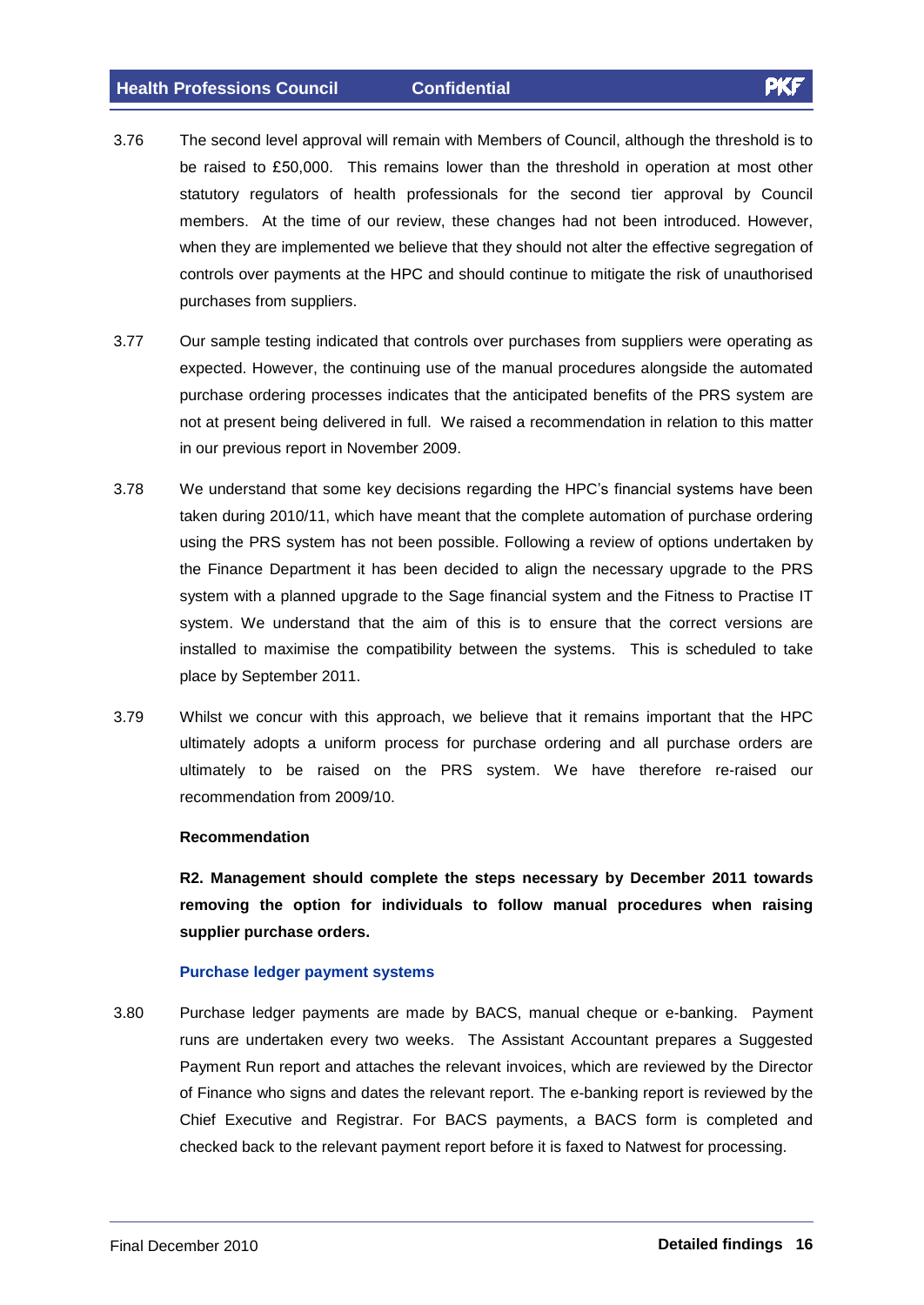- 3.81 Blank manual cheques are held securely in the safe. All cheques need to be signed by two Blank manual cheques are held securely in the safe. All cheques need to be signed by two<br>individuals included on the HPC's bank mandate with Natwest. We noted that the bank mandate was most recently updated from  $30<sup>th</sup>$  July 2009 as approved by the Finance & Resources Committee. We understand the bank mandate has now been amended again Following our audit visit as part of the set up arrangements with the HPC's newly appointed<br>following our audit visit as part of the set up arrangements with the HPC's newly appointed bankers Lloyds TSB.
- 3.82 The signatories check the invoice details and the payment report before signing the cheques. We noted that manual cheques are rarely issued and are checked carefully. This should enable the HPC to mitigate the risk of forged cheques. Our sample testing indicated that these controls were operating effectively.

#### **Main accounting and balance sheet systems**

- 3.83 The HPC upgraded its financial system Sage Line 200 on 1<sup>st</sup> April 2008. A trial balance is<br>produced routinely at month end and the HPC's income and expenditure and balance sheet produced routinely at month end and the HPC's income and expenditure and balance sheet items are clearly set out in the organisation's coding structure.
- 3.84  $\phantom{1}$  From our review of the trial balance at 30<sup>th</sup> September 2010, we noted that there was an imbalance of <sup>6</sup> pence. We noted <sup>a</sup> same type of difference of £1 in <sup>200</sup>8, which was investigated by management at that time and no significant system problems or processing errors were identified as a result. We understand however that the difference has now been corrected and we have not therefore raised a recommendation.
- 3.85 The Director of Finance documents his review of the month end balances on the face of a copy of the management accounts.
- 3.86 This includes evidencing that he has checked the balances in the accounts back to source This includes evidencing that he has checked the balances in the accounts back to source<br>documents such as the key control account reconciliations and reports from the HPC's Fund Managers on investments. A copy of the month end trial balance is also attached.
- 3.87 The key routines that are undertaken to close down the various ledgers at month end are as follows. Before closing down the purchase ledger the Purchase Ledger Officer and Assistant Accountant confirms that there are no remaining invoices or expenses to be posted. An aged creditors report is then printed off and reviewed to ensure that no duplicate or incorrect postings have been made and checked to confirm that the total agrees to the balance recorded on the nominal ledger.
- 3.88 The HPCís income from registrants and applicants is recorded on the Netregulate system and then imported to the Sage nominal ledger in batches during the month.
- 3.89 Interface reports are produced to confirm that the transactions recorded on the Netregulate system have been correctly imported into Sage. The unused Sage sales ledger still however needs to be closed down at month end.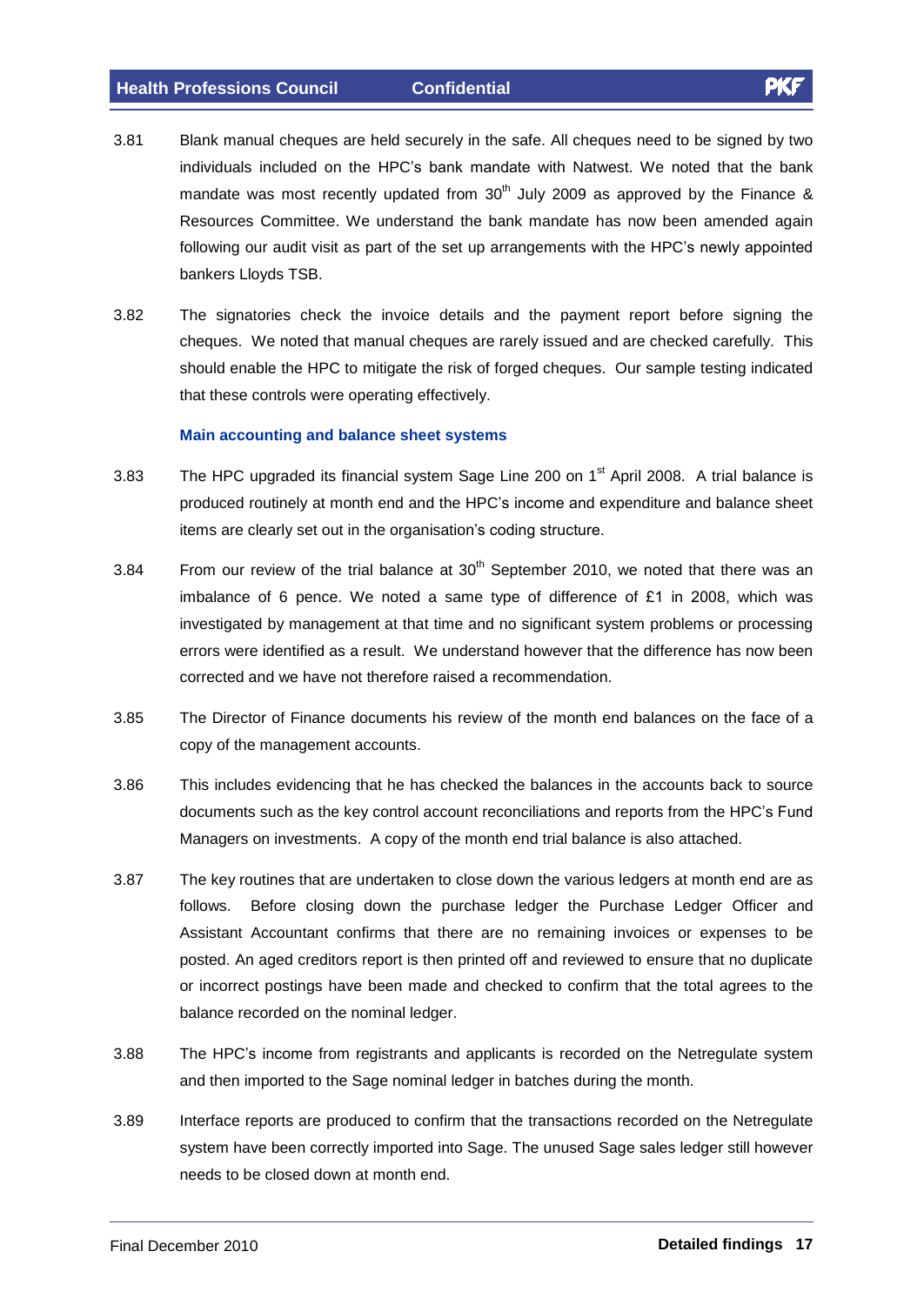- 
- 3.90 As we have previously noted, the reconciliation between the main accounting system and Netregulate was up to date at the time of our audit visit, although some months had not been performed at the start of the financial year.
- 3.91 The HPCís payroll is processed on <sup>a</sup> standalone system and <sup>j</sup>ournalled into the main accounting system when the pay runs have been processed. The fixed asset register is Excel based and any movements on fixed assets are also entered into the nominal ledger by journal.
- 3.92 We understand that since our on site audit visit took place, the HPC has begun to populate an integrated fixed asset module within the Sage financial system. Once the data is included in the fixed asset module and has been tested to confirm that it is operating accurately, the Excel fixed asset register will cease to be used.
- 3.93 Written procedures have been established to control the purchase and disposals of fixed assets, thereby mitigating the risk of unauthorised purchases or theft of assets.
- 3.94 Once the bank reconciliation has been completed the Sage cash book can be closed down. Bank reconciliations are prepared and reviewed on a monthly basis. Our sample testing indicated that this was the case and reconciliations had been prepared for each month and signed off as reviewed.
- 3.95 However, in order to demonstrate clearly when the review of the reconciliation has taken place, thereby evidencing that the control is in operation throughout the financial year, we believe that the Financial Controller should date as wellas sign off the bank reconciliation in accordance with best practice. We have therefore raised the following recommendation.

#### **Recommendation**

**R3. The review of bank reconciliations by the Financial Controller should be dated in future to evidence when the control check has taken place.**

3.96 Finally, we noted that a suspense account is maintained as code 9999. This code is used to process any transactions that have been identified as requiring amendment or further investigation before the correct entry can be recorded. We noted that all of these items had been corrected by management on a timely basis and the balance on the suspense account as at 30<sup>th</sup> September was £Nil. ments for the sensor one<br>rrected by management on<br><sup>th</sup> September was £Nil.

#### **Investment management**

**Investment management**<br>3.97 As at 30<sup>th</sup> September 2010 the HPC's invested funds comprised principally £6.3 million invested in money market accounts and special interest bearing accounts with three selected in money market accounts and special interest bearing accounts with three<br>selected banks, together with around £2 million (at market value) held under management by Rensburg Sheppards.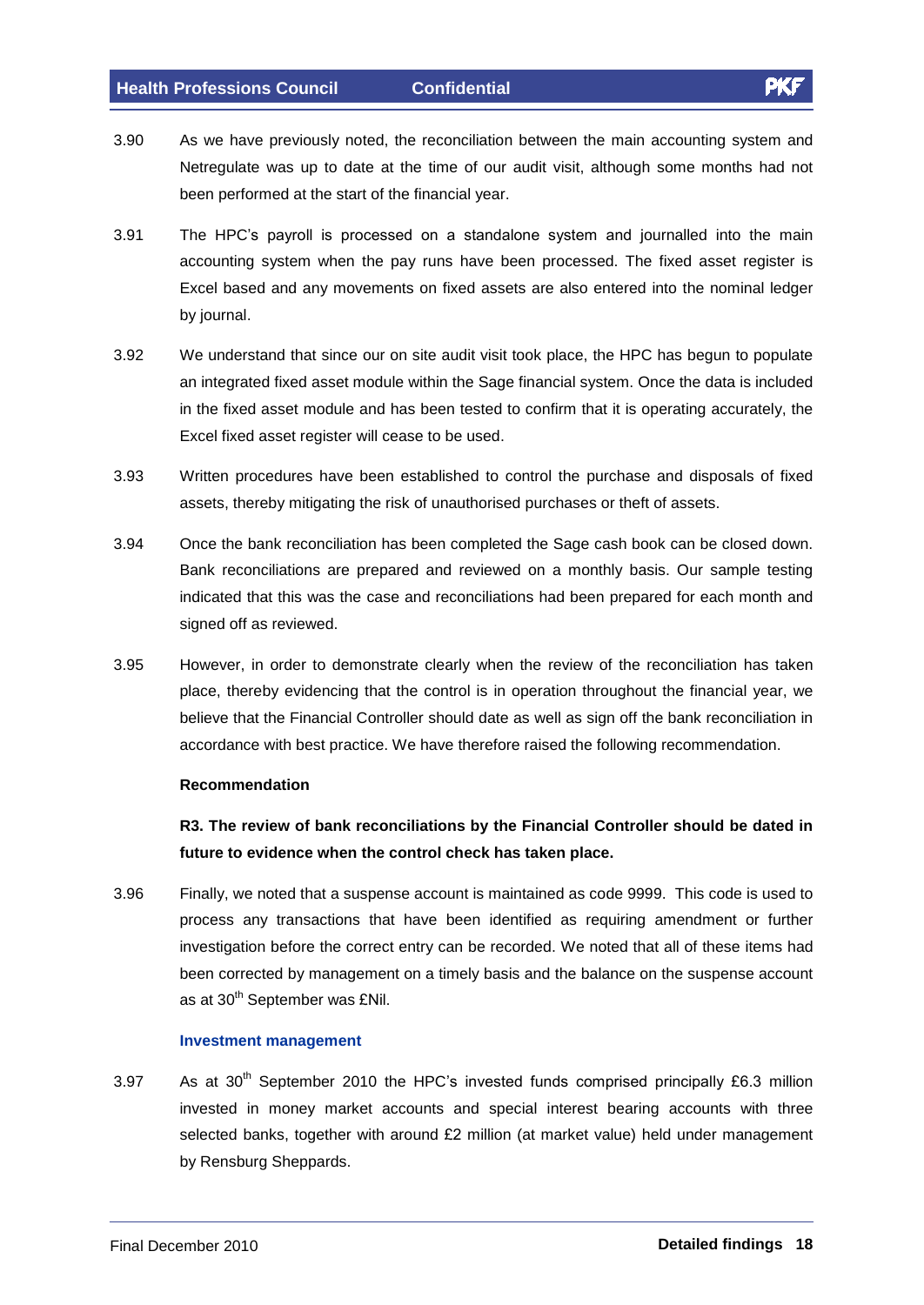- 3.98 The annual fund performance is regularly reviewed by the Finance & Resources Committee in November each year, along with the Investment Policy. Our review indicated that this assessment was undertaken at the 22<sup>nd</sup> November 2010 Finance & Resources Committee.
- 3.99 The fund managers provide the HPC with a monthly investment valuation report (summary and detail) to the Financial Controller to update the valuation in the Management Accounts.
- 3.100 In our view, these regular review and reporting procedures should enable the HPC to identify and manage the impact of any fall in the value of its investment portfolio and to identify any concerns relating to the ongoing solvency and capability of its fund managers.
- 3.101 We also noted that in accordance with best practice the Finance & Resources Committee considered various options for the management of its investments at its November 2010 meeting. These included:
	- ceasing using the investment funds completely and holding the funds as cash on deposit at a bank;
	- continuing with the current arrangements but tendering the fund management;
	- moving the funds currently invested and placing these into Government bonds; and  $\bullet$
	- investigating any possible risk free and tax efficient investments.
- 3.102 We understand that a recommendation from the Finance & Resources Committee that the HPC should no longer investment in equities and bonds and hold the balance of investment funds as cash will be presented to Council in February 2011.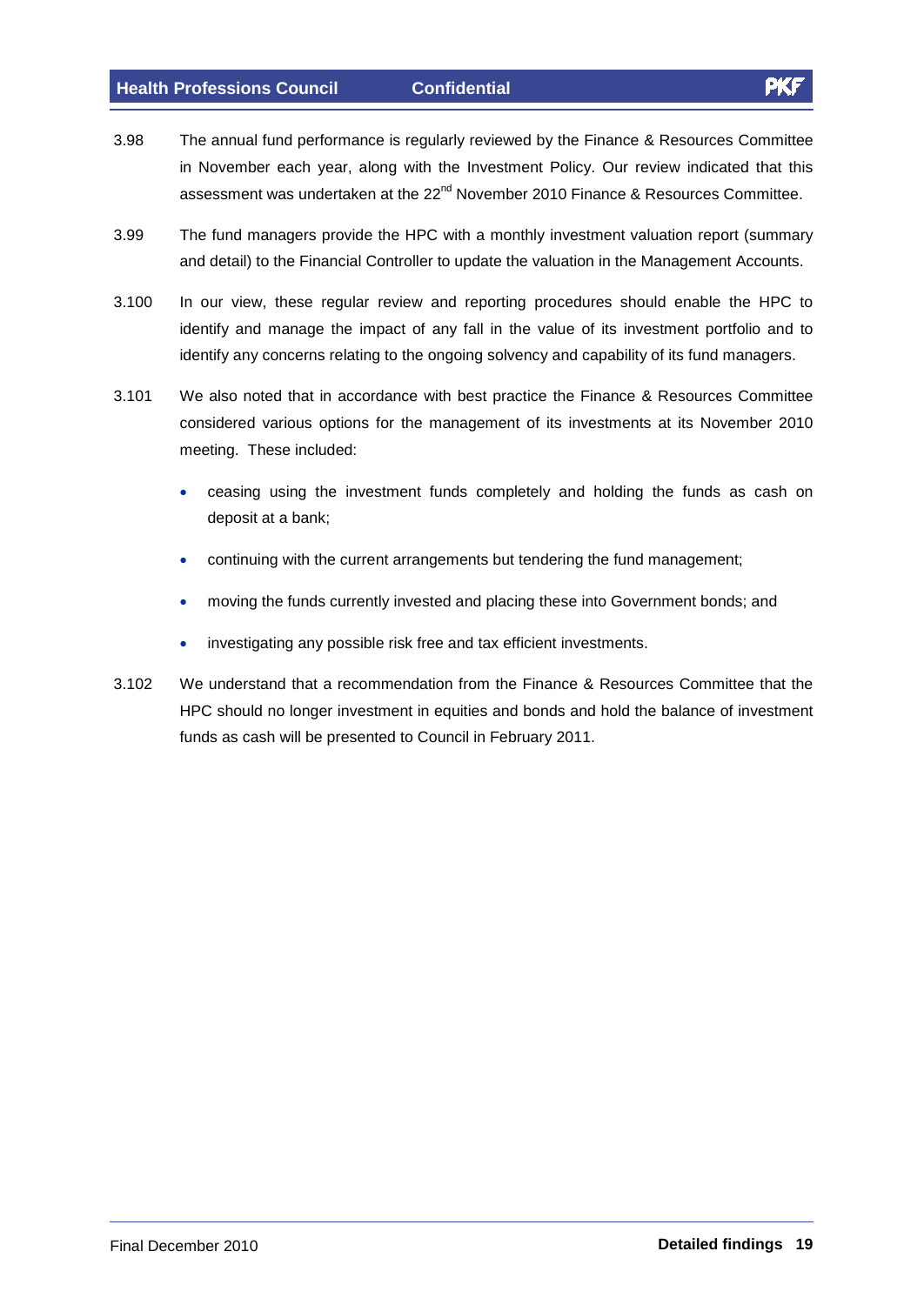# **4 Management action plan**

| Ref. | <b>Findings</b>                                                                                                                                                                                                                                                                                                                        | <b>Recommendations</b>                                                                                                                                                                                                                                                                                                                                                                                 | <b>Priority</b> | <b>Management Response</b>                                                                                                                                                                                                                                          | <b>Due Date</b>      |
|------|----------------------------------------------------------------------------------------------------------------------------------------------------------------------------------------------------------------------------------------------------------------------------------------------------------------------------------------|--------------------------------------------------------------------------------------------------------------------------------------------------------------------------------------------------------------------------------------------------------------------------------------------------------------------------------------------------------------------------------------------------------|-----------------|---------------------------------------------------------------------------------------------------------------------------------------------------------------------------------------------------------------------------------------------------------------------|----------------------|
|      |                                                                                                                                                                                                                                                                                                                                        |                                                                                                                                                                                                                                                                                                                                                                                                        |                 | <b>Responsible Officer</b>                                                                                                                                                                                                                                          |                      |
|      | Income systems                                                                                                                                                                                                                                                                                                                         |                                                                                                                                                                                                                                                                                                                                                                                                        |                 |                                                                                                                                                                                                                                                                     |                      |
| R1   | We understand that differences that arise<br>(which typically amount to around £50,000  <br>each month) relate to timing differences<br>being<br>receipts<br>recorded on<br>between<br>Netregulate and clearing the bank account.<br>However, we are advised that the current<br>difference of £58,399 relates to old<br>transactions. | Differences arising from the<br>reconciliation<br>between<br>the<br>Netregulate system and<br>the<br>main accounting system should<br>be analysed and details of this<br>should be included in the<br>documentation to support the<br>reconciliation. This should be<br>undertaken during the NAO's<br>interim audit in February 2011<br>and signed off by the Financial<br>Controller when completed. | <b>Medium</b>   | <b>Financial Controller</b><br>This is believed to be a historical<br>difference,<br>all<br>income<br>as<br>reconciliations have now been<br>reconciled. HPC to speak with NAO<br>during the interim audit to agree<br>that this difference can be adjusted<br>for. | <b>March</b><br>2011 |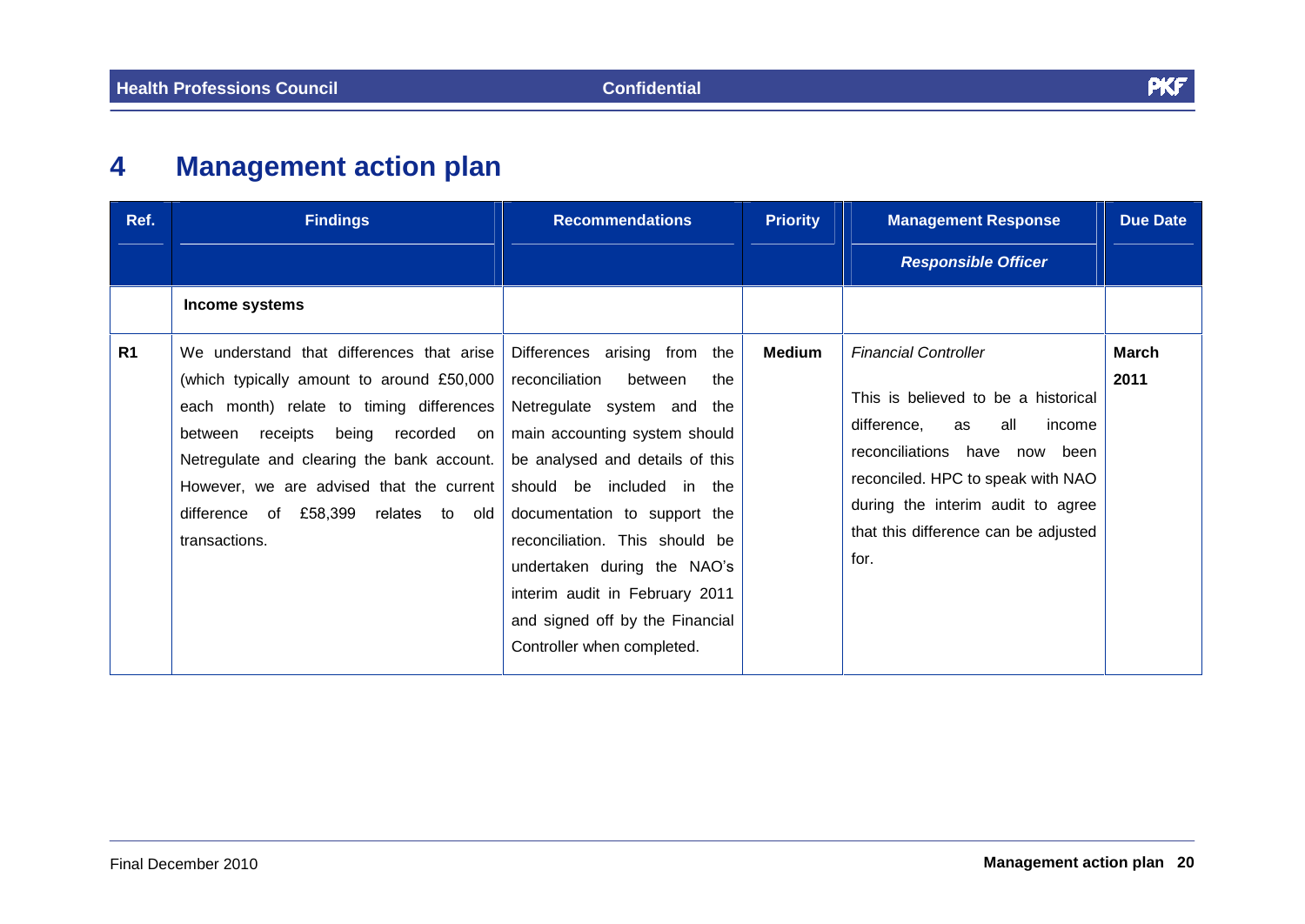| Ref.           | <b>Findings</b>                                                                                                                                                                                                                                                                                                                                                                                                                                                                                                                                                                                                                                                  | <b>Recommendations</b>                                                                                                                                                                                                             | <b>Priority</b> | <b>Management Response</b>                                                                                                                                                                                                                                                       | <b>Due Date</b>          |
|----------------|------------------------------------------------------------------------------------------------------------------------------------------------------------------------------------------------------------------------------------------------------------------------------------------------------------------------------------------------------------------------------------------------------------------------------------------------------------------------------------------------------------------------------------------------------------------------------------------------------------------------------------------------------------------|------------------------------------------------------------------------------------------------------------------------------------------------------------------------------------------------------------------------------------|-----------------|----------------------------------------------------------------------------------------------------------------------------------------------------------------------------------------------------------------------------------------------------------------------------------|--------------------------|
|                |                                                                                                                                                                                                                                                                                                                                                                                                                                                                                                                                                                                                                                                                  |                                                                                                                                                                                                                                    |                 | <b>Responsible Officer</b>                                                                                                                                                                                                                                                       |                          |
|                | <b>Expenditure systems</b>                                                                                                                                                                                                                                                                                                                                                                                                                                                                                                                                                                                                                                       |                                                                                                                                                                                                                                    |                 |                                                                                                                                                                                                                                                                                  |                          |
| R <sub>2</sub> | We understand that some key decisions<br>regarding the HPC's financial systems have<br>been taken during 2010/11, which have<br>meant that the complete automation of<br>purchase ordering has not been possible. It<br>has been decided to align the necessary<br>upgrade to the PRS system with a planned<br>upgrade to the Sage financial system. This is<br>scheduled to take place by September 2011.<br>Whilst we concur with this approach, we<br>believe that it remains important that the HPC<br>ultimately completes the establishment of a<br>uniform process for purchase ordering and all<br>purchase orders are then raised on the PRS<br>system. | Management should complete<br>steps<br>necessary<br>the<br>by<br>2011<br>September<br>towards<br>the<br>removing<br>option<br>for<br>individuals to follow<br>manual<br>procedures<br>raising<br>when<br>supplier purchase orders. | <b>Medium</b>   | <b>Director of Finance</b><br>Agreed. The system changes are<br>required for both PRS and Sage to<br>ensure that the full benefits are<br>realised and to ensure cross<br>product compatibility. This should<br>be implemented in the FY 2011/12,<br>subject to budget approval. | <b>September</b><br>2011 |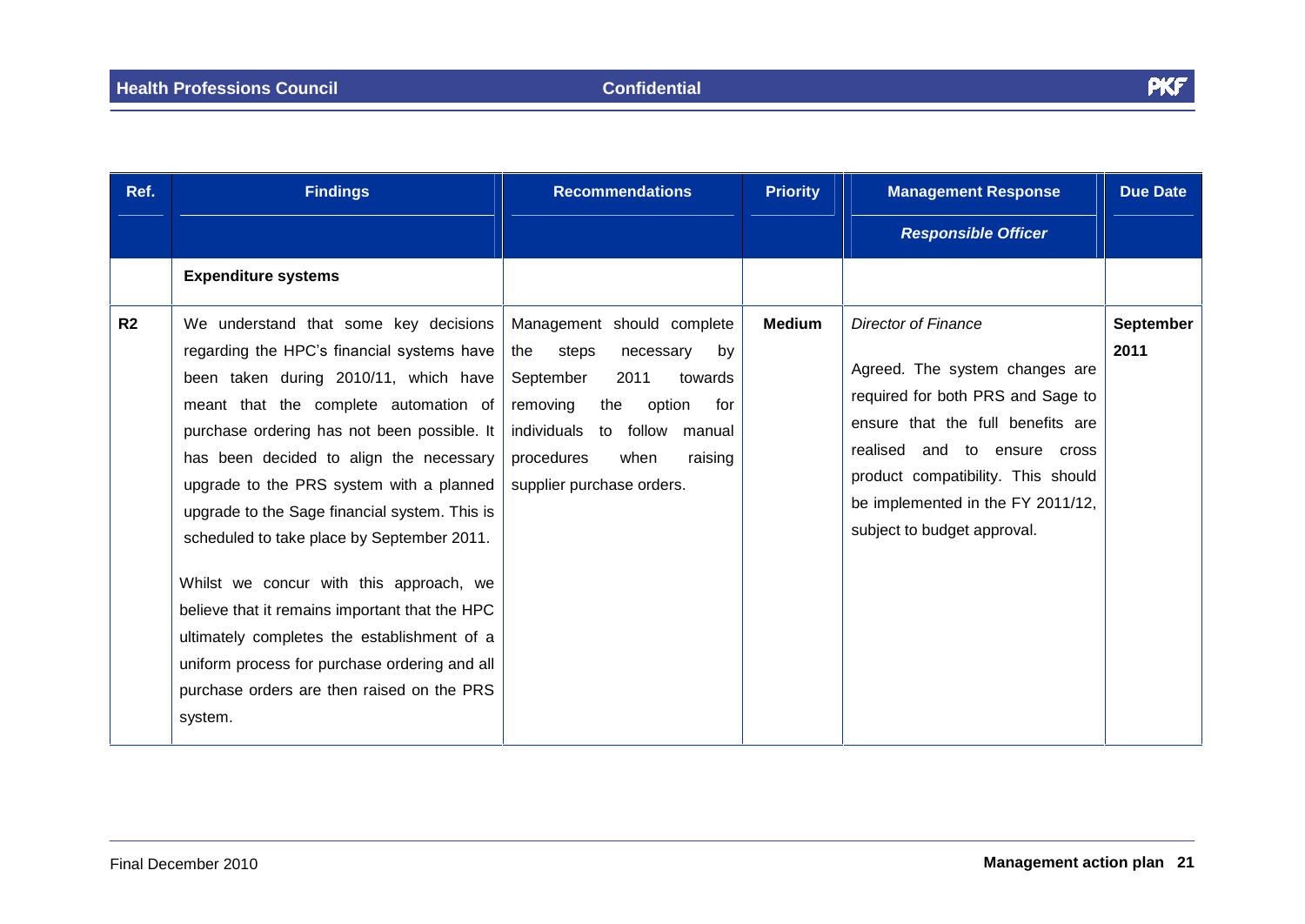| Ref. | <b>Findings</b>                                                                                                                                                                                                                                                                                                                                                                                                                                                                                           | <b>Recommendations</b>                                                                                                                                            | <b>Priority</b> | <b>Management Response</b>                                                                                                                                                         | <b>Due Date</b> |
|------|-----------------------------------------------------------------------------------------------------------------------------------------------------------------------------------------------------------------------------------------------------------------------------------------------------------------------------------------------------------------------------------------------------------------------------------------------------------------------------------------------------------|-------------------------------------------------------------------------------------------------------------------------------------------------------------------|-----------------|------------------------------------------------------------------------------------------------------------------------------------------------------------------------------------|-----------------|
|      |                                                                                                                                                                                                                                                                                                                                                                                                                                                                                                           |                                                                                                                                                                   |                 | <b>Responsible Officer</b>                                                                                                                                                         |                 |
|      | Main accounting<br>balance<br>and<br>sheet<br>systems                                                                                                                                                                                                                                                                                                                                                                                                                                                     |                                                                                                                                                                   |                 |                                                                                                                                                                                    |                 |
| R3   | Once the bank reconciliation has been<br>completed the Sage cash book can be<br>closed down. Bank reconciliations are<br>prepared and reviewed on a monthly basis.<br>Our sample testing indicated that this was<br>the case and reconciliations had been<br>prepared for each month and signed off as<br>reviewed.<br>However, in order to demonstrate clearly<br>when the review of the reconciliation has<br>taken place, thereby evidencing that the<br>control is operation throughout the financial | review<br>The<br>of<br>bank<br>reconciliations by the Financial<br>Controller should be dated in<br>future to evidence when the<br>control check has taken place. | Low             | <b>Financial Controller</b><br>All<br>Agreed.<br>month<br>end<br>reconciliations are now signed and<br>The<br>December<br>dated.<br>reconciliations have been signed<br>and dated. | January<br>2011 |
|      | year, we believe that the reviewer should date<br>as well as sign off the bank reconciliation in<br>accordance with best practice.                                                                                                                                                                                                                                                                                                                                                                        |                                                                                                                                                                   |                 |                                                                                                                                                                                    |                 |